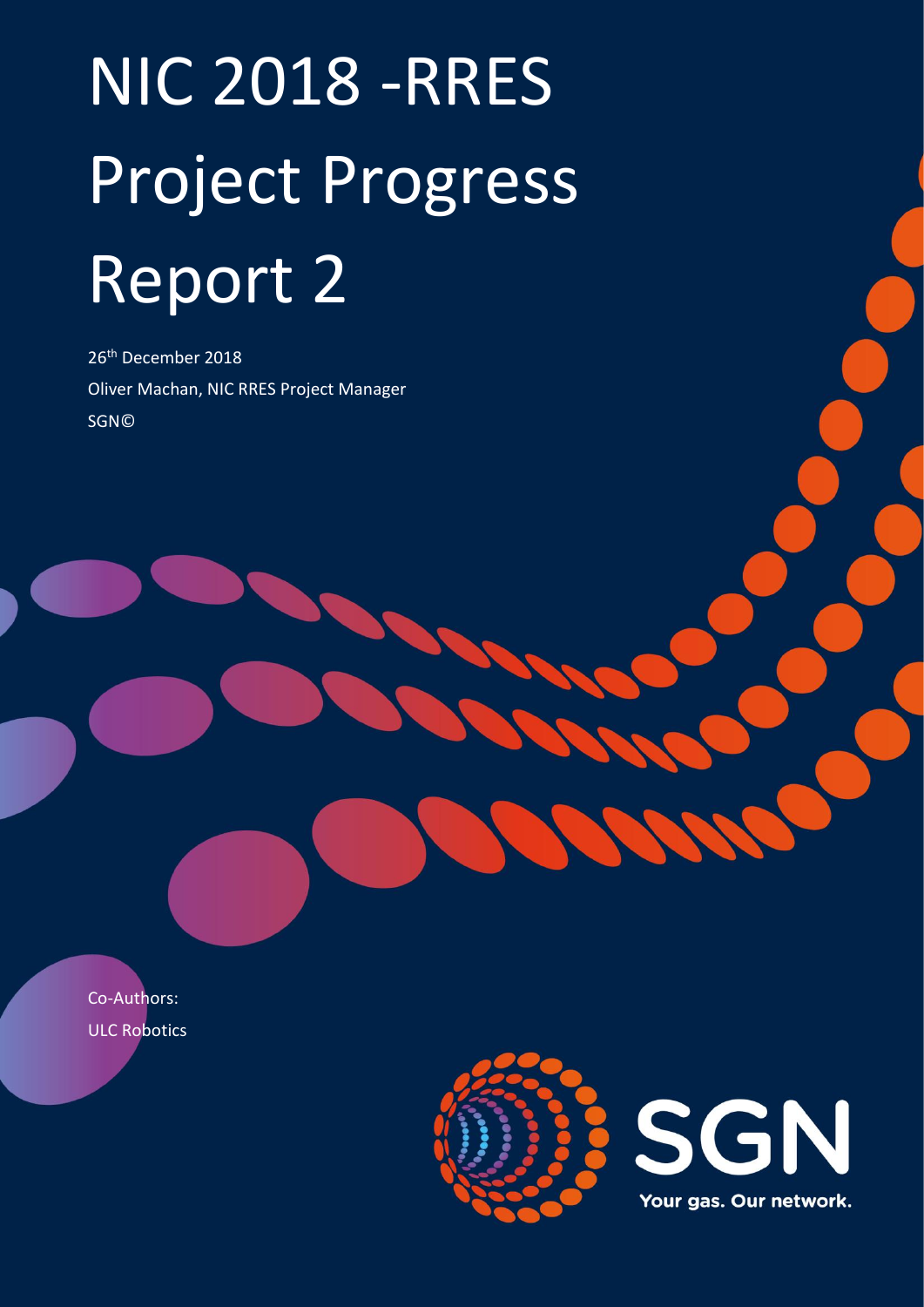## **Disclaimer**

**"***The information in this report has been provided by SGN. While the report has been prepared in good faith, no representation, warranty, assurance or undertaking (express or implied) is or will be made, and no responsibility or liability is or will be accepted by SGN or any of SGN's subsidiaries in relation to the adequacy, accuracy, completeness or reasonableness of this report. All and any such responsibility and liability is expressly disclaimed***."**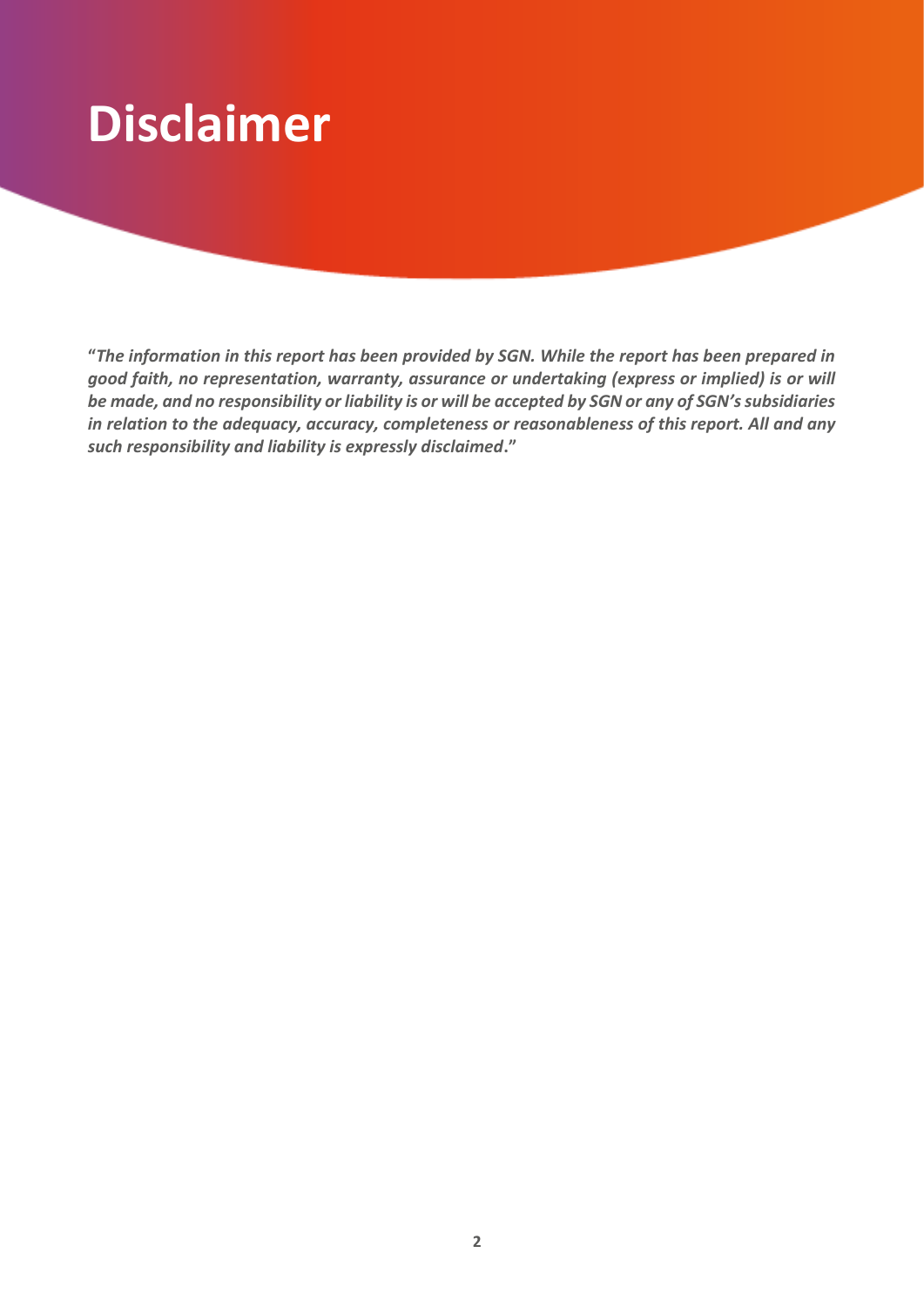## Contents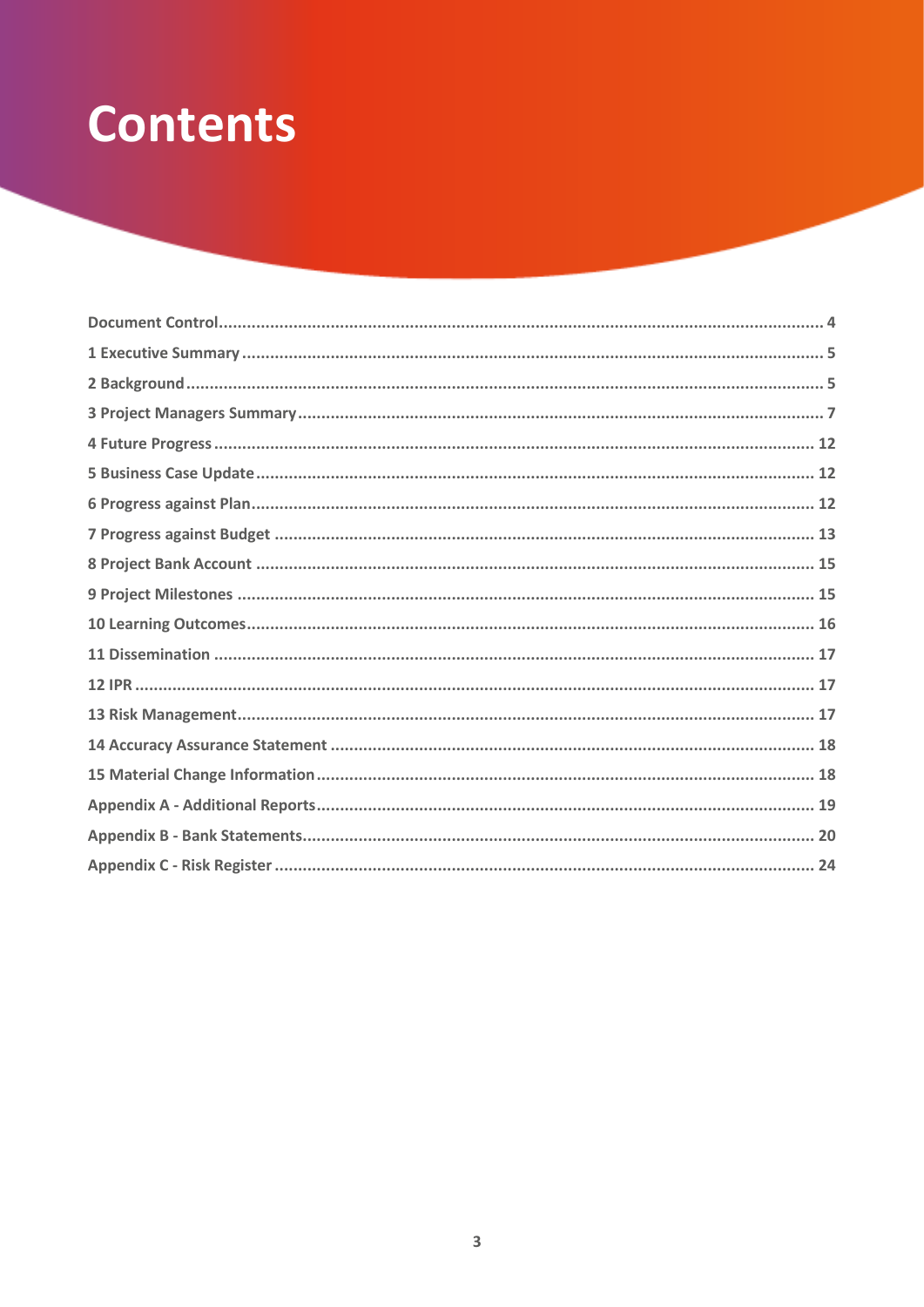## <span id="page-3-0"></span>**Document Control**

Key Contributors

| <b>Name</b>            | <b>Company</b>      | <b>Contact Detail</b>     |
|------------------------|---------------------|---------------------------|
| <b>Oliver Machan</b>   | <b>SGN</b>          | Oliver.machan@sgn.co.uk   |
| Ali Asmari             | <b>ULC Robotics</b> | aasmari@ulcrobotics.com   |
| <b>Angus McIntosh</b>  | <b>SGN</b>          | angus.mcintosh@sgn.co.uk  |
| <b>Gordon McMillan</b> | <b>SGN</b>          | gordon.mcmillan@sgn.co.uk |
| <b>SGN RRES Team</b>   | <b>SGN</b>          | rres@sgn.co.uk            |

## Version Control

| <b>Version</b> | <b>Status</b>                            | <b>Date</b> | Owner                  | <b>Action</b>         |
|----------------|------------------------------------------|-------------|------------------------|-----------------------|
| V1.0           | <b>Draft</b>                             | 10/12/18    | <b>Gordon McMillan</b> | Initial draft         |
| V1.1           | <b>Draft</b>                             | 14/12/18    | Oliver Machan          | Review &<br>comment   |
| V1.2           | <b>Project Director</b><br><b>Review</b> | 21/12/18    | Angus McIntosh         | Review &<br>comment   |
| V1.3           | <b>Project Director</b><br>Approval      | 21/12/18    | Angus Mcintosh         | <b>Final Approval</b> |

#### Reviewers

| <b>Name</b>           | Job Title                 |
|-----------------------|---------------------------|
| <b>Oliver Machan</b>  | NIC RRES Project Manager  |
| <b>Angus McIntosh</b> | NIC RRES Project Director |

## Distribution List

| <b>Name</b>                       | Company      | <b>Contact Detail</b>            |
|-----------------------------------|--------------|----------------------------------|
| <b>Angus McIntosh</b>             | SGN          | Angus.Mcintosh@sgn.co.uk         |
| <b>SGN project steering group</b> | <b>SGN</b>   | <b>Various</b>                   |
| <b>Networks Innovation</b>        | <b>Ofgem</b> | Networks.Innovation@ofgem.gov.uk |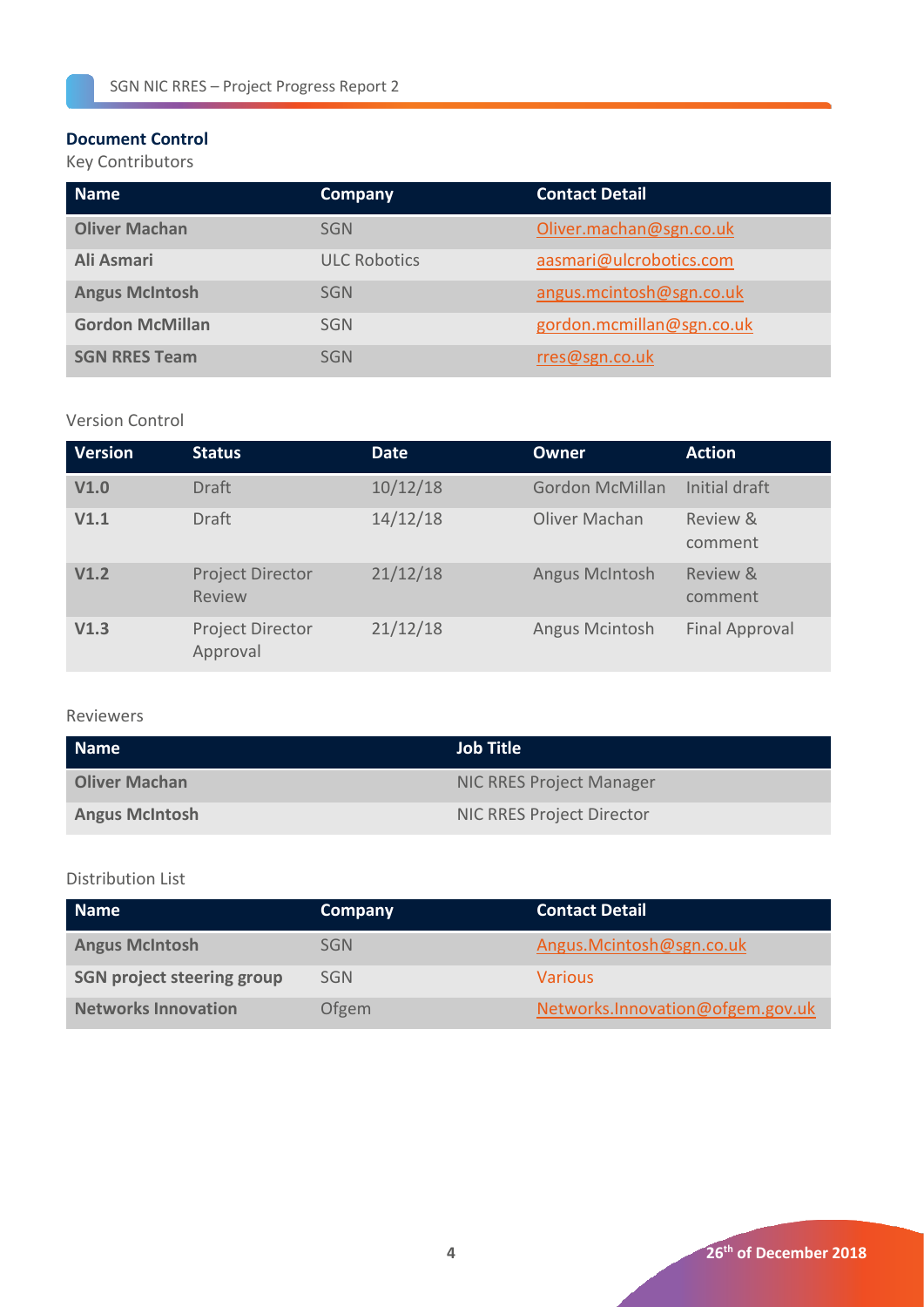## <span id="page-4-0"></span>**1 Executive Summary**

The purpose of this document is to report on the progress the project has made since the last submission on the 5<sup>th</sup> September 2018. The report contains a summary of the progress made from SGN, with subsequent reports from ULC Robotics as the principle project partner.

RRES is an innovative and advanced robotic system which will be designed to improve existing methods of excavation, repair and maintenance operations performed daily at SGN and the other GDN's. The objective is to reduce the excavation size, costs, labour and equipment while making the work safer.

Since the last PPR, the two key deliverables that have been achieved are the sourcing of the vendor for the robotic arm and the mobile platform. The content of this report and the identified project progress, aligns with the project plan conveyed in the submission.

Notable Achievements to date in the project are:

- Sourced Vendor for Robotic Arm. After a Robotic arm Research and Evaluation exercise the product from the most effective vendor has been procured.
- Delivery of Computer System Specification Document. The document demonstrates the system architecture for managing the flow of data and commands between different components of the system.
- Sourced vendor for Mobile Platform. Development efforts were carried which ensured proper selection of the mobile platform.

This report has been written in accordance with the NIC Guidance Document.

## <span id="page-4-1"></span>**2 Background**

The goal of the project is to develop a prototype RRES system that can demonstrate automation of the excavation and reinstatement process and the installation of a Universal Access Fitting (UAF). Two field tests will be executed: one on dead pipe and the following one on a live gas main. Collectively, the two field tests will demonstrate the following:

- (a) Transport and setup of the RRES (including a vehicle and a mobile platform with a robotic arm and excavation sensors/tooling)
- (b) Removal and reinstatement of asphalt, concrete and soil
- (c) Soil vacuum excavation in urban and rural environments
- (d) Prevention of damage to buried assets throughout the excavation process
- (e) Detection and avoidance of other buried objects
- (f) Exposure of the target pipe for operations
- (g) Preparation of a low pressure distribution pipe for UAF installation
- (h) Installation of the UAF on a low pressure distribution pipe

Element 1 of the project focuses on the selection and development of the robotic arm, mobile platform, a below-ground sensing module, excavation tooling, and the computing platform needed to command and control the RRES.

The subsystems to be developed under Element 1 have been categorized into three main groups: Excavation, Sensing and Deployment System.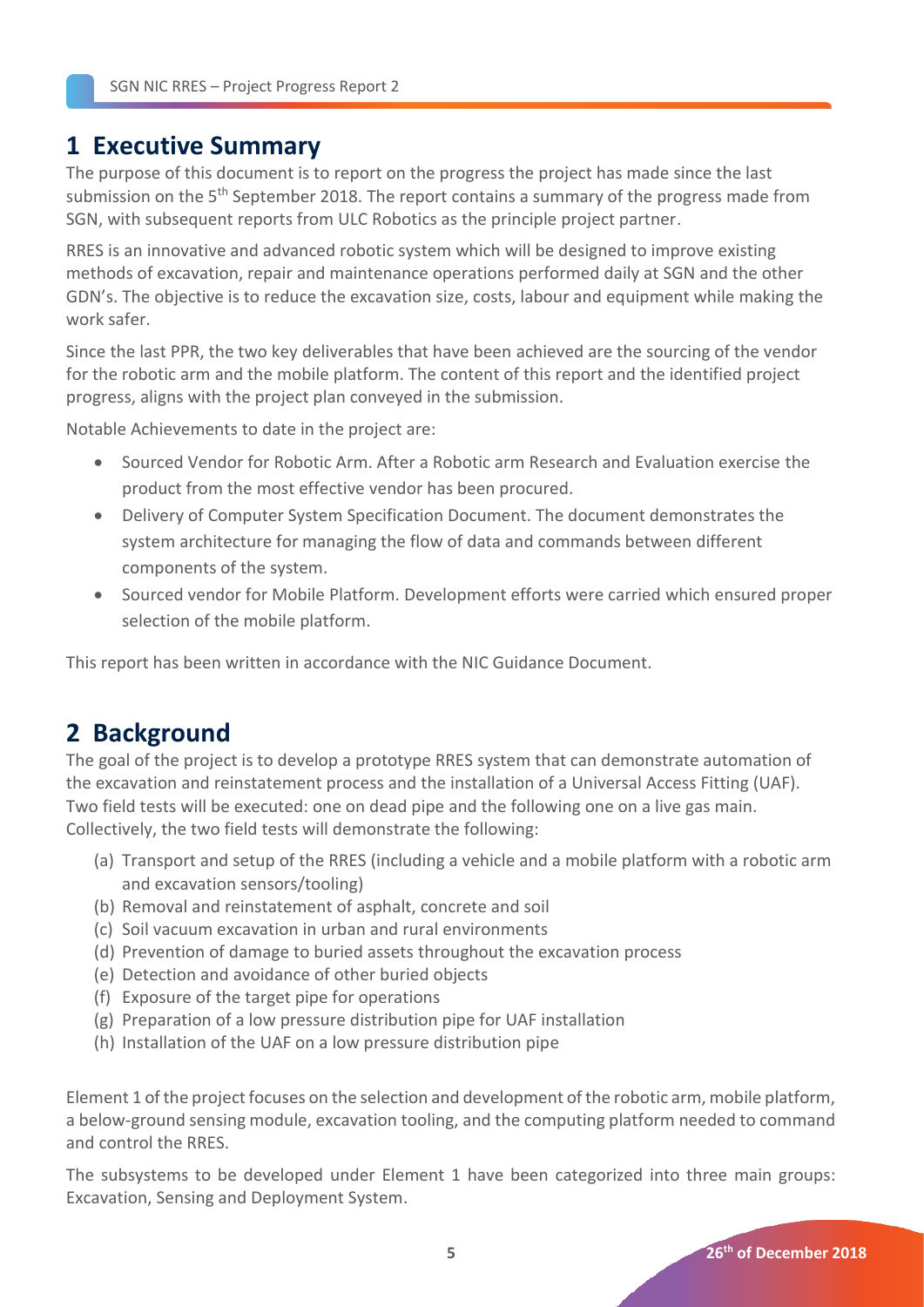### **1- Excavation**

Conventional excavation, when compared with the RRES, requires a much larger excavation to allow direct access for operatives to carry out repairs or install fittings. Due to the larger excavation footprint and the amount of gas and third-party plant exposed within them, the risk of damage is high. If there is too much third-party plant in the excavation, the process must be carried out manually by the operatives using hand tools. This process is time-consuming, physically taxing and carried out in hazardous environments. The RRES core removal technique, 'soft-touch' excavation capabilities and automated above ground tooling will significantly reduce the footprint of the excavation and the risk to third party damage.

## **2- Sensing**

Prior to starting excavation, and during the excavation process, the robot operation will utilize sensors to scan in "layers" to identify buried assets in its excavation path.

To better focus research and development efforts, the sensing operation is broken down into two main categories of sensors. (1) Pre-Excavation Sensing and (2) Post Excavation Sensing

Pre-Excavation Sensors will be used to scan the roadway above the excavation zone prior to cutting the road surface to identify utility lines and other obstructions in the first layer of the work path. Although not a focus, ULC will also review sensors that may be used with the system increase the accuracy of robotic operations in target location.



*Figure 1 - Below-Ground sensing conducted in layers throughout the excavation process*

Post-excavation sensing system can be used after every stage of excavation to create a point cloud and texture model of the bottom of the keyhole. A point cloud is a set of data points which represent points in 3D space and can be used for measurement, navigation and to generate accurate 3D models of environments. Point clouds are generally produced by 3D scanners, which measure a large number of points on the external surfaces of objects around them.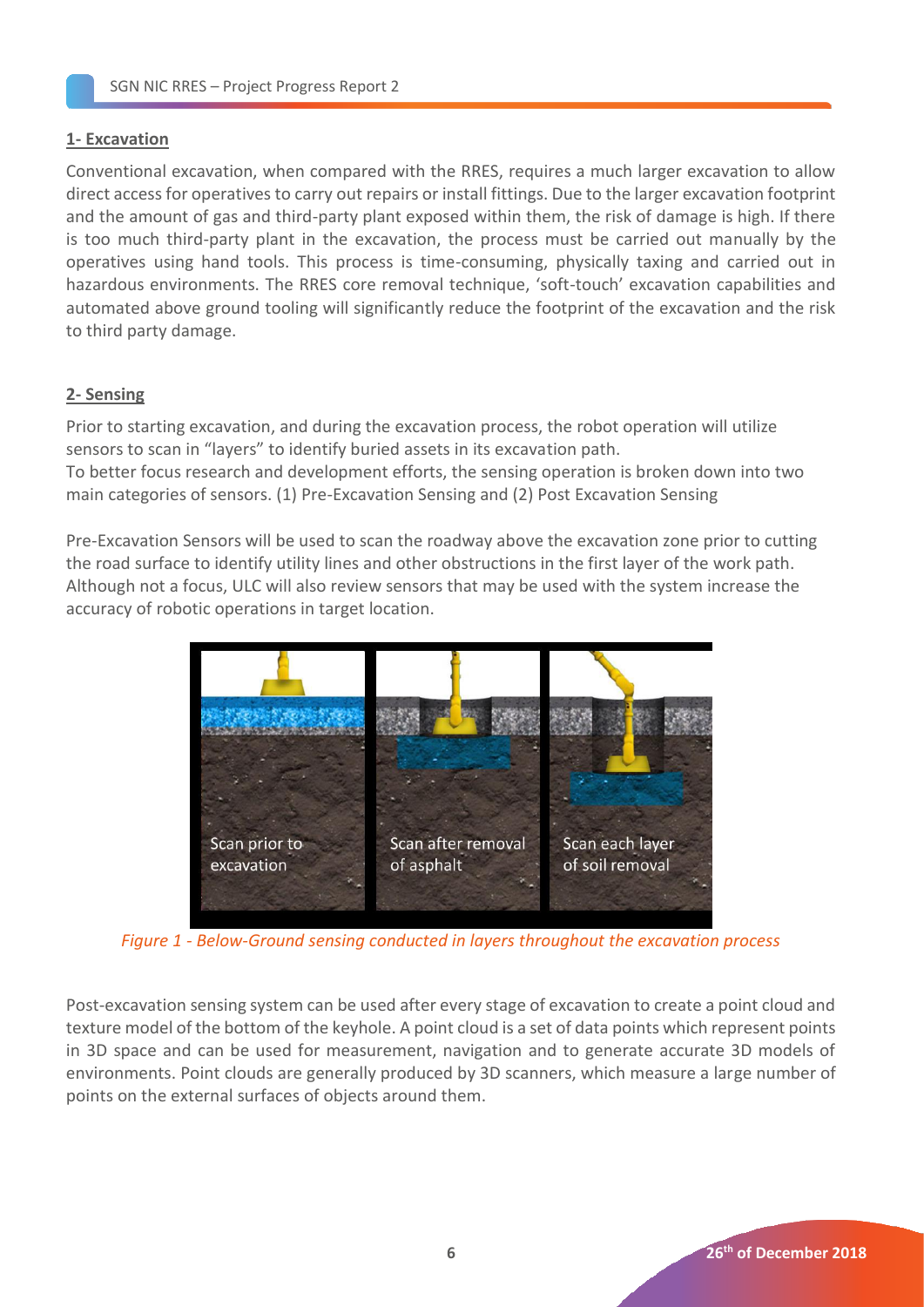#### **3- Deployment System**

The deployment system consists of the robotic arm, the mobile platform and the computing system that carries out all robotic operations. To properly identify, develop and specify different components for the system, and to design the most optimal deployment method, preliminary specifications and capabilities required to perform each of the operations have been defined. These specifications will be adjusted based on the new findings from site visits as well as the feedback from SGN.

## <span id="page-6-0"></span>**3 Project Managers Summary**

Since the submission of PPR 1, the project has progressed as planned with substantial development in deployment system. After a technical analysis to determine the specification required for RRES, the vendor of the robotic arm and the mobile platform have been sourced. Furthermore, the computer system specification has been structured which outlines the system architecture for managing the flow of data and commands between different components of the system.

### **Robotic Arm**

After an in depth review of the market leaders of robotic arms, thirteen promising arms from four high ranking manufacturers were considered for potential purchase. According to the latest robotics industry report, these companies have the highest rank among industrial robot arm manufacturers based on the quality and versatility of their products. In order to properly select the most suitable product for the project seven criteria were selected for the evaluation of each robotic arm. The criteria included; payload, mechanical weight, angular speed and working range angle. Each arm was analysed against the different criteria's and ranked accordingly. Based on all the assessments, the product IRB 6650S from the supplier ABB was selected which will cater for all requirements that RRES needs. The arm is capable of full vertical and horizontal stroke motion as well as an increased forward and downward reach. This robot arm is one of the very few robotic arms that are theoretically capable of lifting a 200kg concrete core.

. These capabilities will enable more control, greater sensitivity during operations and will provide the ideal platform to develop the RRES technology and end efforts.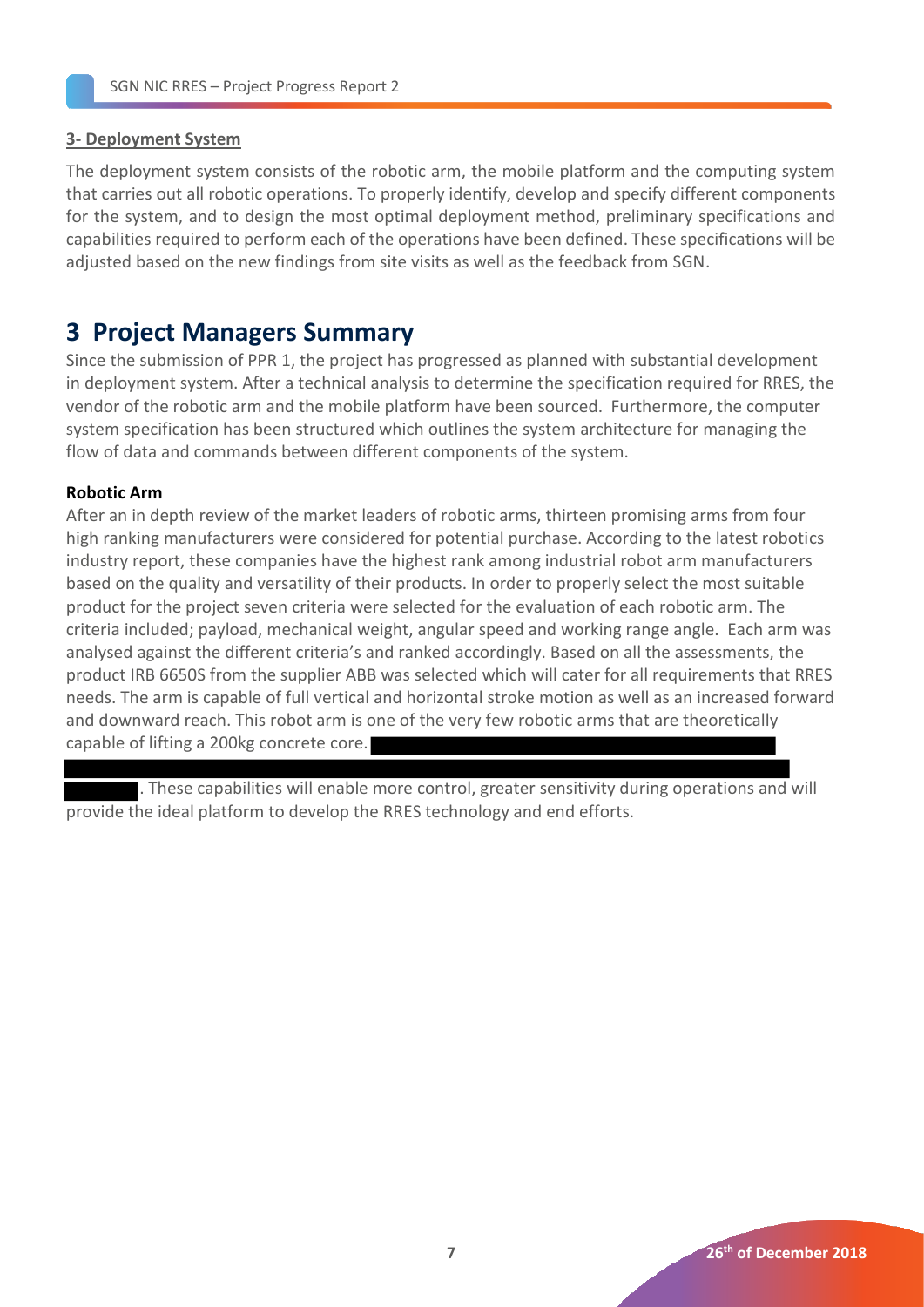

*Figure 2 - The ABB 6650s and the arms span can be seen above*

#### **Mobile Platform**

As the robotic arm, suite of tools and on board computer system will be mounted onto the mobile platform, it was vital that the design of the platform was compact and practical. ULC Robotics conducted a series of mechanical analysis and design tasks to appropriately size the system such that it can accommodate all required system components and operate safely. Different designs were evaluated to ensure the RRES would be compact enough to fit on a trailer bed, whilst able to maintain its design and structural integrity under the systems anticipated payload.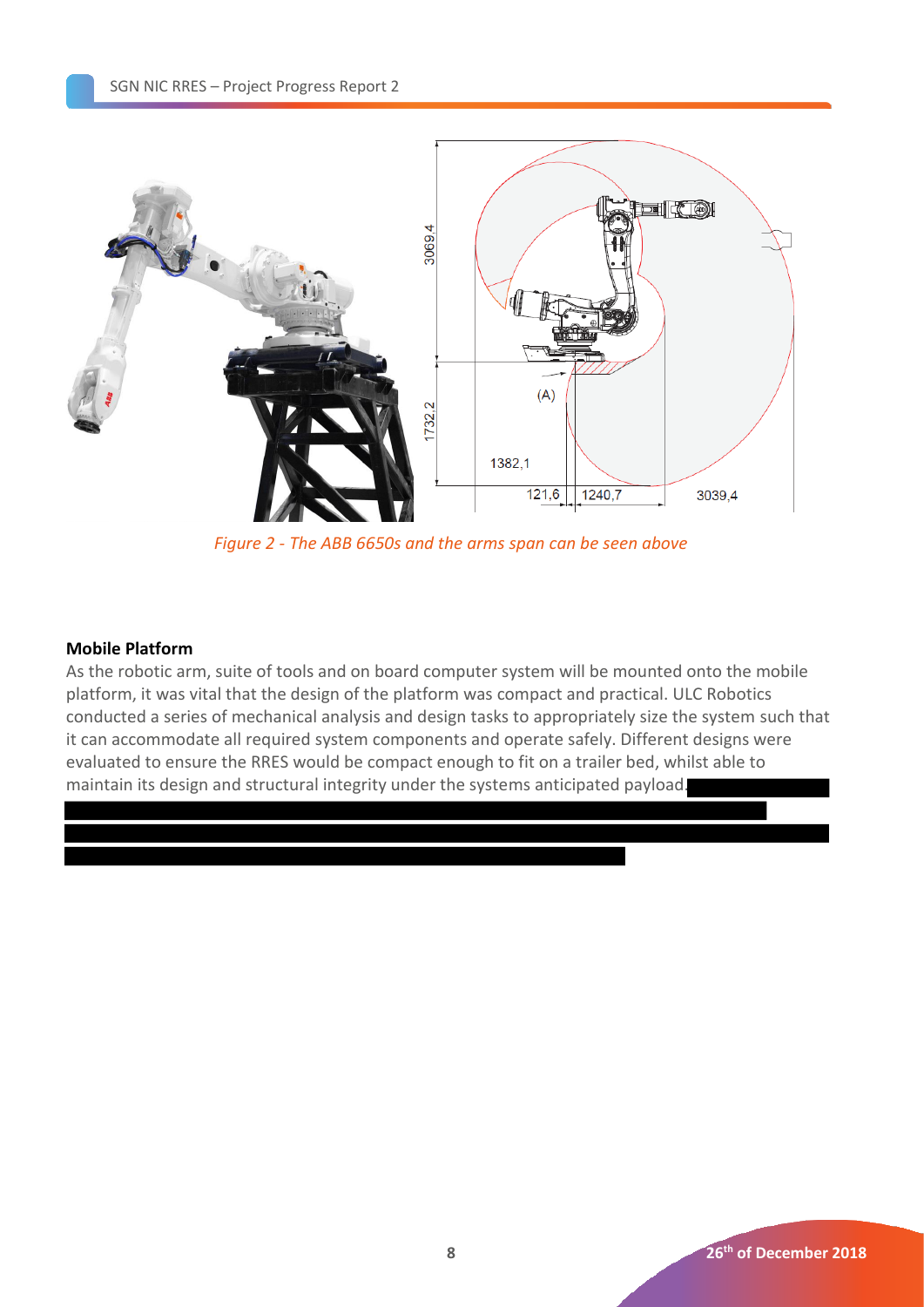

*Figure 3 - Compact Design of the Mobile Platform – (Top Left) Side View (Top Right) Bottom view of the system, (Bottom Left) Isometric View of the system with a portable tool changing rack at the operation site (Bottom Right) Top view of the system with a portable tool changing rack*

During the design process the list of the components on the mobile platform was finalised which can be seen in table 1 with their estimated loads.



By estimating the load the mobile platform would have to transport quickly and effectively, we were able to analyse the stability of the different designs whilst stationery and moving. By performing a static and dynamic load analysis it was determined that the platform does not lose its stability even in the worst case scenario where the arm is outstretched whilst rotating at its max rotational velocity.

In order to properly select the most suitable mobile platform for the project, four criteria were selected for evaluation of different products:

1- Track Length -

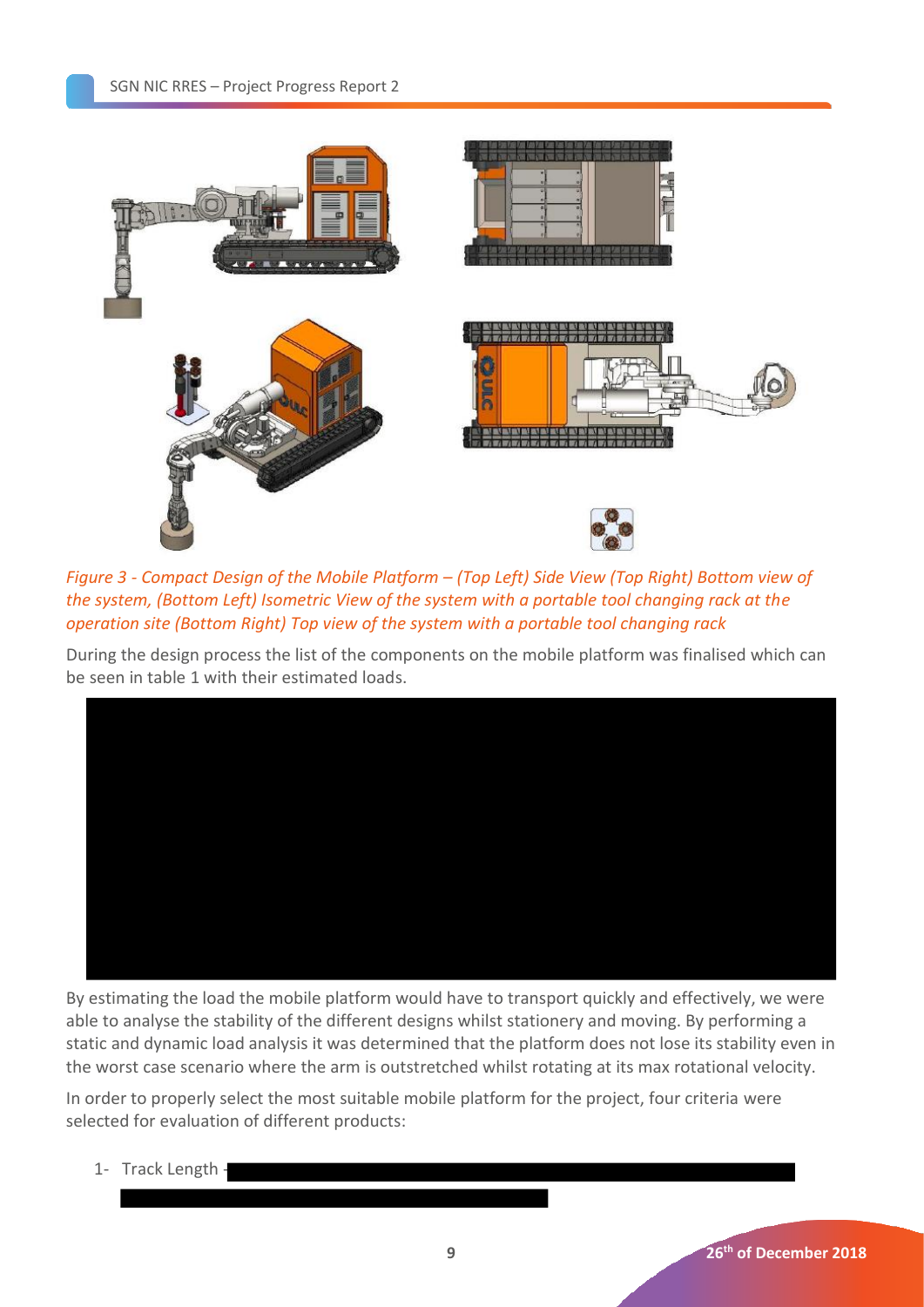2- Payload -

 This is far below the typical payload threshold of the track systems available on the market. Driving up an incline also would not be an issue.

3- Drive System - The standard drive system for track undercarriages is hydraulic motors. Advantages of hydraulic motors are mostly confined to performance, where they are capable of providing more power than electric motors.

4- Track Material - The options for the materials of the tracks include steel, polyurethane and rubber. Steel is considered the industry standard but may damage conventional road surfaces. Polyurethane is primarily meant for soft surfaces and tends to slip on hard surfaces. Rubber tracks are typically not suitable for smaller applications such as RRES and are usually for heavy-duty jobs and higher payloads.

Based on the requirements of the project, we conducted a global search for mobile platform manufacturers and high potential products that could be used for the RRES project. Promising vendors were contacted to acquire more information about their products. Although all six vendors analysed had products that could be used in this project, only three were willing to provide custom solutions and engage in technical conversation for potential purchase of a single unit.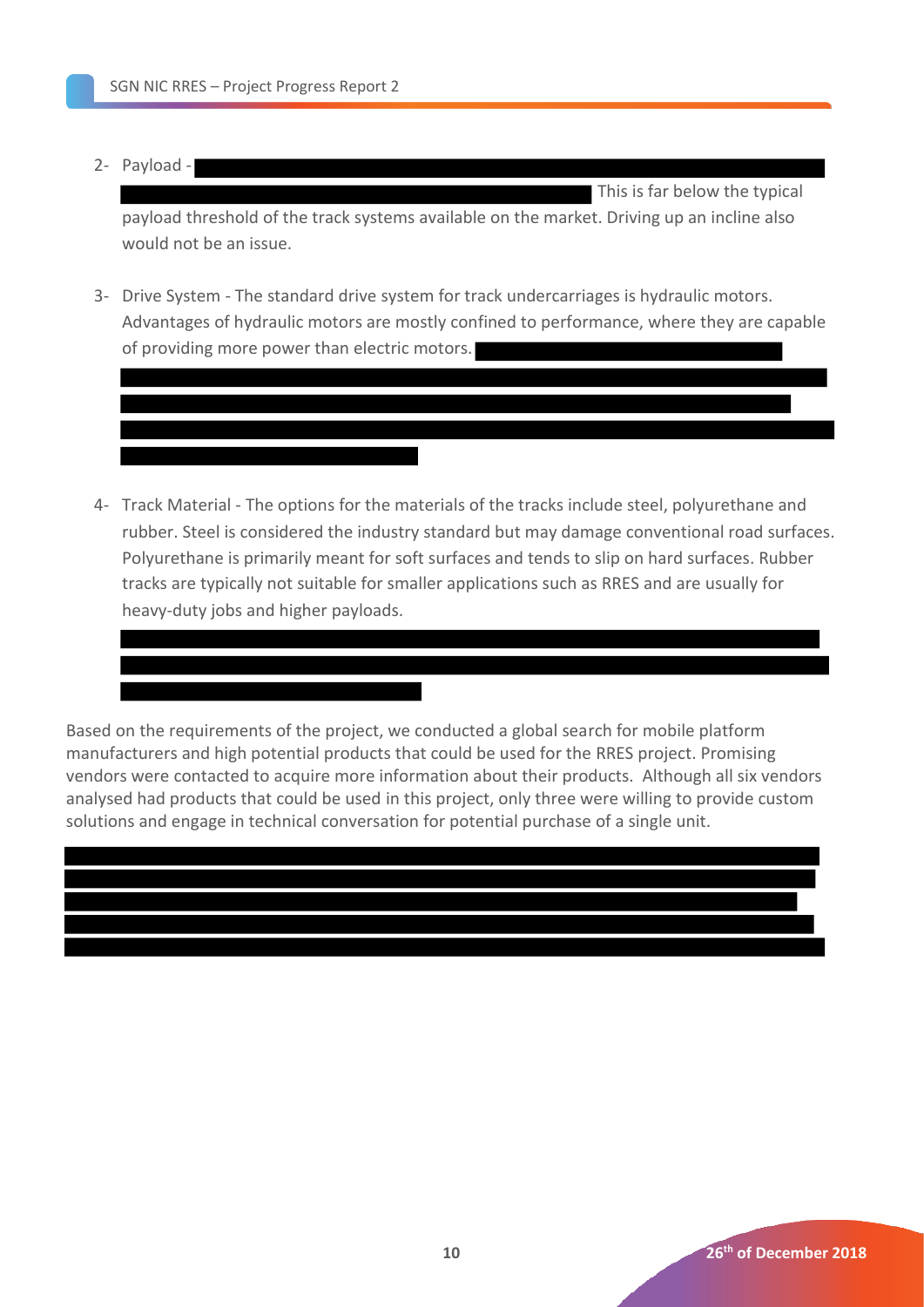

#### **Control System**

A computing system will be developed for the RRES to handle various forms of data input, process information, facilitate communication between subsystems, and orchestrate the different operations performed by the system. Software will be developed and is anticipated to include a graphical user interface, communications modules, a database, and report generation capabilities.

Based on RRES' current anticipated computing needs, we require three main computers: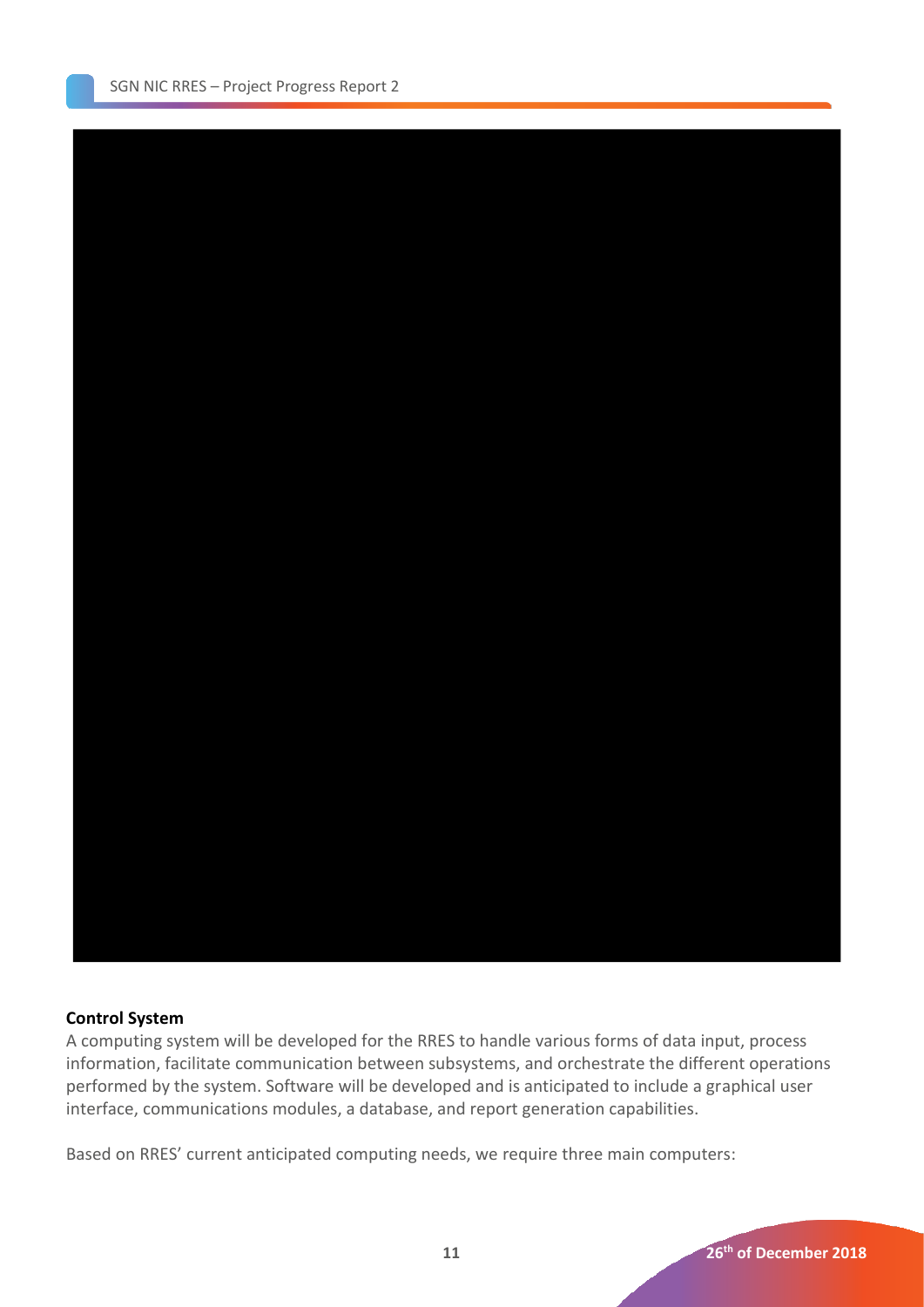- 1. Data Acquisition Computer: Responsible for communication will all the sensors that collect data from the ground or different components of the robot.
- 2. Data Processing and Visualization: Responsible for filtering and processing all the raw data collected from the sensors and turn them into meaningful visual features for the operator to use and interact with.
- 3. Navigation, Localization and Control of the Robotic Arm: This computer will be responsible to communicate with different aspects of the robotic operation such as control and navigation of the moving platform or sending commands and receiving feedback from the robot arm for articulation of the end-effector.

## <span id="page-11-0"></span>**4 Future Progress**

The table below lists the key stages and deliverables for Element 1 until our next progress report:

| <b>Milestone</b>                                                                  | <b>Description</b>                                                                                                               | <b>Due Date</b> |
|-----------------------------------------------------------------------------------|----------------------------------------------------------------------------------------------------------------------------------|-----------------|
| Computing system specification<br>document and documentation of system<br>design. | Order commercially<br>available and custom<br>electronic components<br>for RRES on board<br>computing and<br>communication (PD4) | 26/12/2018      |
| Documentation of sensor/camera<br>research                                        | Procure below-ground<br>sensors and cameras<br>for shop testing                                                                  | 08/01/2019      |
| Documentation of excavation tooling<br>mechanical and electrical design           | Source and fabricate<br>excavation tooling<br>components                                                                         | 05/03/2019      |

*Table 2 – Summary of Future Progress till next PPR* 

## <span id="page-11-1"></span>**5 Business Case Update**

No developments have been made to the business case as of yet.

## <span id="page-11-2"></span>**6 Progress against Plan**

The project has progressed as outlined in the RRES submission. The Gantt chart shown in figure 5 shows the project plan for Element 1.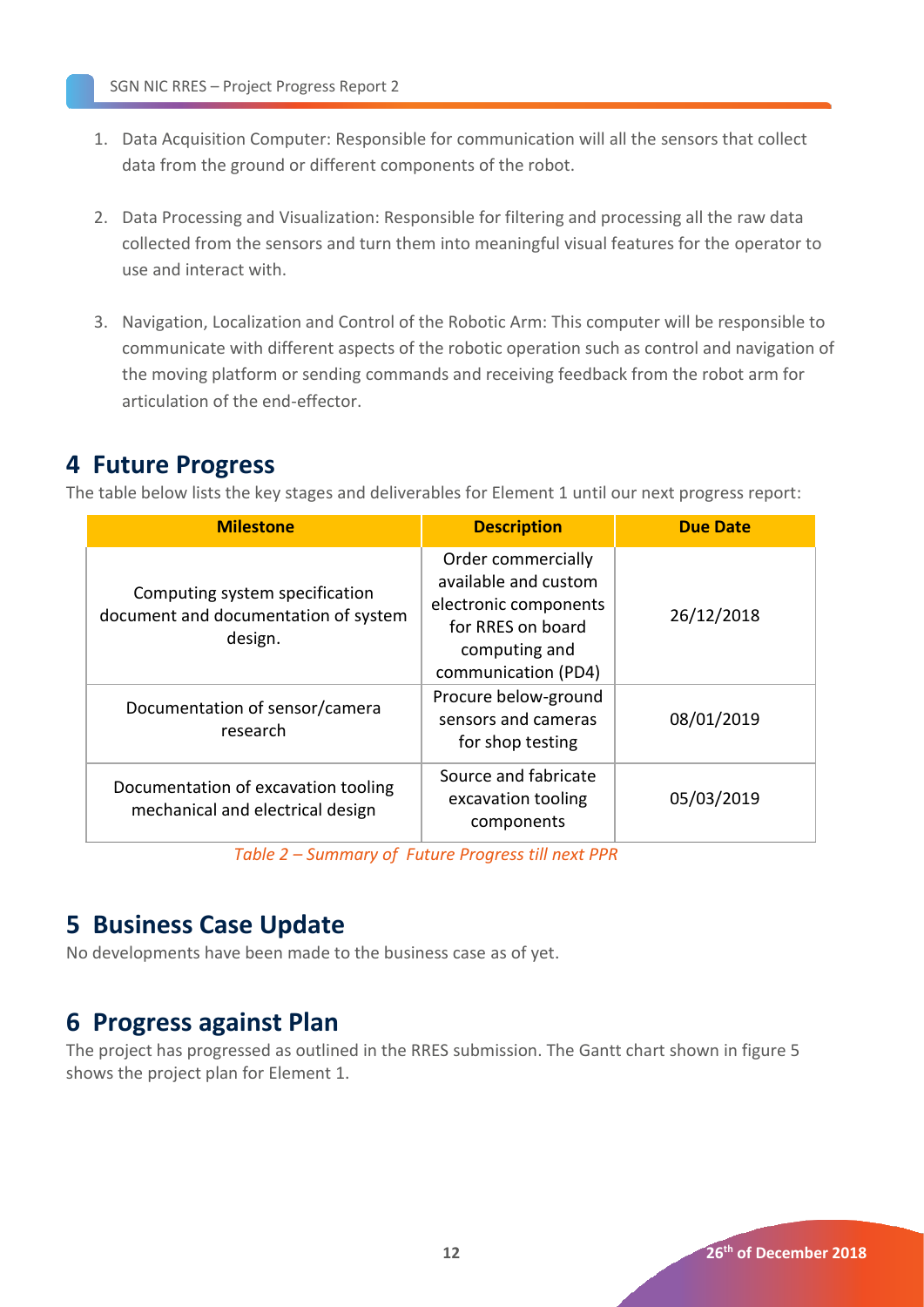

## *Figure 5 – Element 1 Project Plan*

The key deliverables over the period from PPR 2 to our next progress report are highlighted below:

| <b>Milestone</b> | <b>Title</b>                                                                                                        | <b>Description</b>                                                                                              | <b>Planned Date</b> | <b>Delivered Date</b> |
|------------------|---------------------------------------------------------------------------------------------------------------------|-----------------------------------------------------------------------------------------------------------------|---------------------|-----------------------|
| 5                | Source vendor for robotic arm                                                                                       | <b>Progress Report 1</b><br>robotic arm research and<br>evaluation                                              | 09/05/2018          | 09/05/2018            |
| 6                | Develop computing system<br>specifications                                                                          | Computing system<br>specification document                                                                      | 30/10/2018          | 30/10/2018            |
| 7                | Source vendor for mobile platform                                                                                   | Summary of mobile platform<br>research and evaluation                                                           | 14/11/2018          | 14/11/2018            |
| 8                | Order commercially available and<br>custom electronic components for<br>RRES onboard computing and<br>communication | <b>Progress Report 2</b><br>Computing system<br>specification document and<br>documentation of system<br>design | 26/12/2018          | 26/12/2018            |
| 9                | Procure below-ground sensors and<br>cameras for shop testing                                                        | Documentation of<br>sensor/camera research                                                                      | 08/01/2019          | On Target             |
| 10               | Source and fabricate excavation<br>tooling components                                                               | Documentation of<br>excavation tooling<br>mechanical and electrical<br>design                                   | 05/03/2019          | On Target             |
| 11               | Develop software for excavation<br>tooling                                                                          | Documentation of software<br>development for excavation<br>tooling                                              | 25/03/2019          | On Target             |
| 12               | Complete mechanical and electrical<br>design of sensor module                                                       | Progress Report 3 - Sensor<br>module design<br>documentation                                                    | 02/04/2019          | On Target             |

*Table 3 – Summary of key stages and deliverables* 

## <span id="page-12-0"></span>**7 Progress against Budget**

As the project has progressed as planned, the total expenditure to date is £1,999,975 with a further £177,280 set to be released after review of the latest milestone. The Computing system specification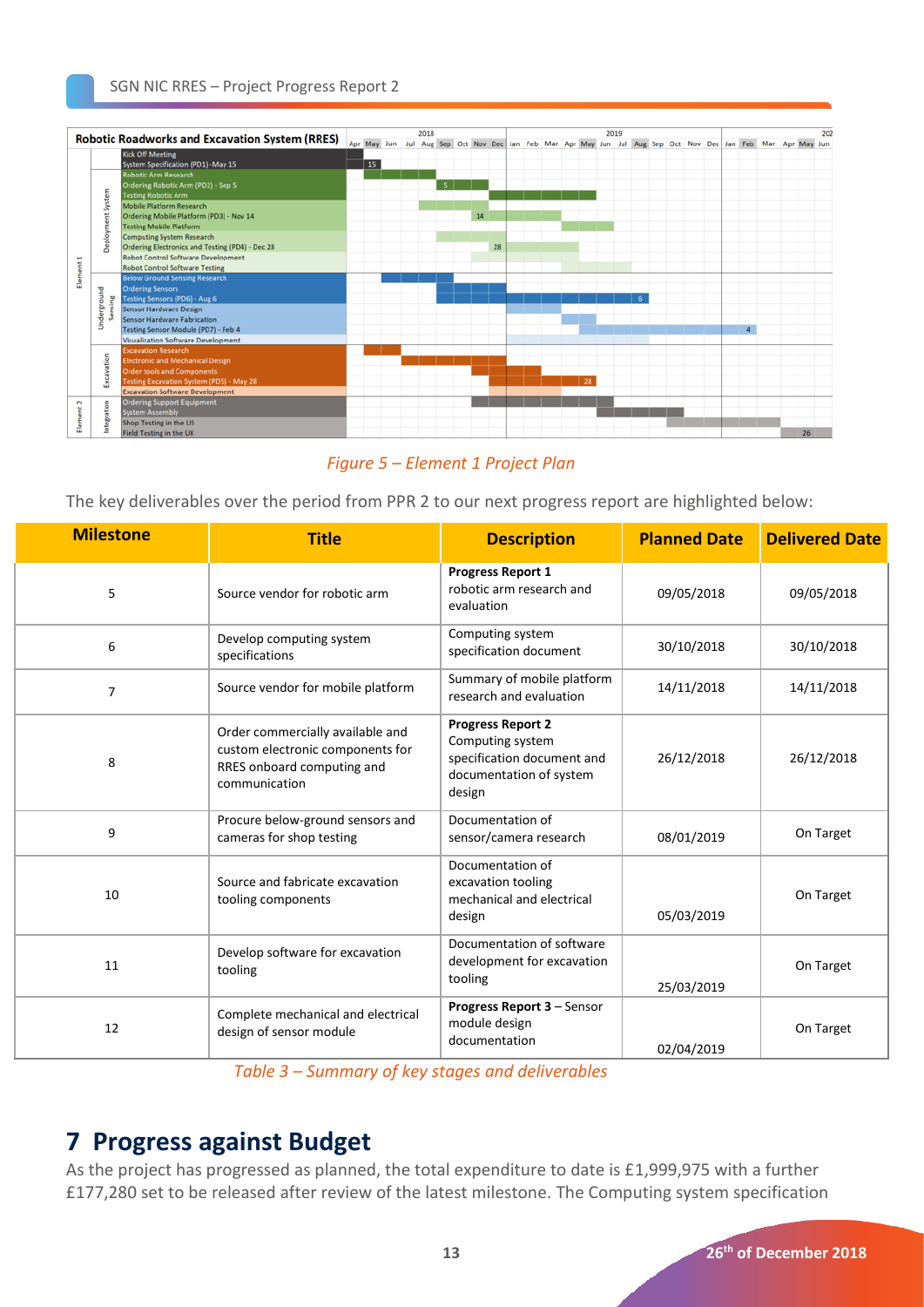document and documentation of system design will be reviewed, and payment will be processed once approved.



*Figure 6 –Summary of financial progress* 

The key project deliverables are attributed below:

| <b>Milestone</b> | <b>Title</b>                               | <b>Main Project Achievements</b>                                                                                                                                                                                                                                                                                                                                                                                                                                                                                                                      | <b>Amount</b> | <b>Project Total</b> | <b>Status</b> |
|------------------|--------------------------------------------|-------------------------------------------------------------------------------------------------------------------------------------------------------------------------------------------------------------------------------------------------------------------------------------------------------------------------------------------------------------------------------------------------------------------------------------------------------------------------------------------------------------------------------------------------------|---------------|----------------------|---------------|
| 5                | Source vendor for robotic<br>arm           | $\sqrt{\ }$ Design and build of an excavator head with pneumatic rotary<br>motor<br>$\sqrt{\ }$ Design of a test area with compacted clay for testing the<br>excavator head<br>$\sqrt{\ }$ Engaging robot arm manufacturers for evaluation of different<br>products<br>$\sqrt{\ }$ Static and dynamic load analysis for proper selection of<br>robotic arms<br>$\sqrt{\ }$ Simulation of robotic arm operations<br>$\sqrt{\ }$ Procurement of a robotic arm from ABB for the project<br>$\sqrt{\ }$ Design of a CNC machine for testing cutting tools | 457,975       | £1,476,834           | Paid          |
| 6                | Develop computing<br>system specifications | $\sqrt{\phantom{a}}$ Air nozzle design, prototyping and testing<br>$\sqrt{\ }$ Flow calculations on the VacEx unit<br>$\sqrt{\ }$ Evaluation of alternative techniques for soil removal<br>$\sqrt{}$ Testing EM sensors in the test environment built for below<br>ground sensing<br>$\sqrt{}$ Finalization and procurement of below ground sensors<br>$\sqrt{\ }$ Procurement of cameras for stereo vision and mapping<br>$\sqrt{}$ Development of an image processing technique for<br>localization and mapping (SLAM)                              | 147,734       | 1,624,567            | Paid          |

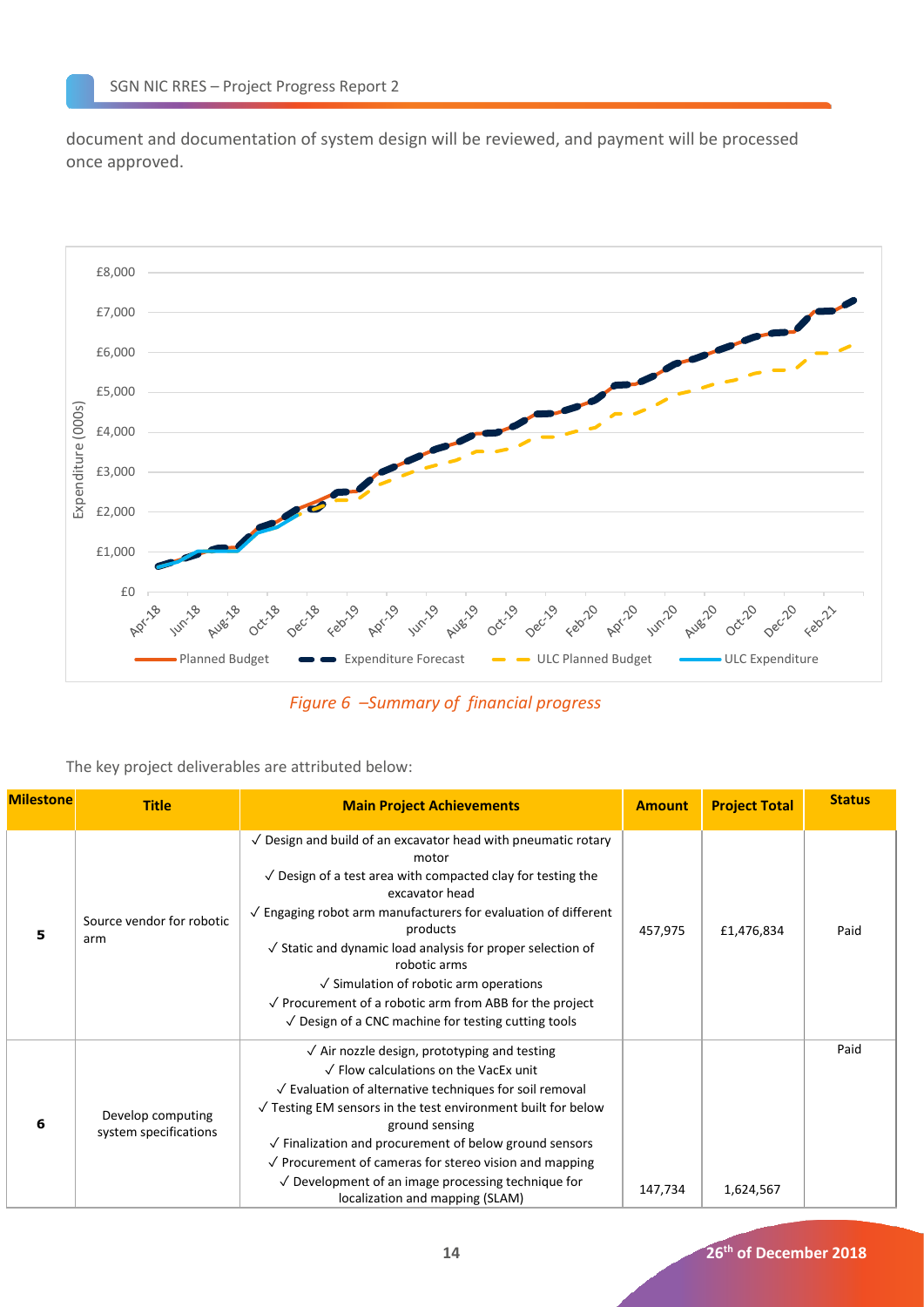|    |                                                                                                                 | $\sqrt{\ }$ Development of a specification document for the computing<br>system                                                                                                                                                                                                                                                                                                                                                                                                                                                                                                                                                |          |            |                      |
|----|-----------------------------------------------------------------------------------------------------------------|--------------------------------------------------------------------------------------------------------------------------------------------------------------------------------------------------------------------------------------------------------------------------------------------------------------------------------------------------------------------------------------------------------------------------------------------------------------------------------------------------------------------------------------------------------------------------------------------------------------------------------|----------|------------|----------------------|
| 7  | Source vendor for mobile<br>platform                                                                            | √ Engagement with mobile platform manufacturers<br>$\sqrt{\ }$ Engagement with MTC on study relative to sensors and<br>robotic arm tool changers<br>$\sqrt{}$ Integration of GPU into stereo vision point cloud generation<br>√ Detailed design of the CNC machine and ordering custom<br>designed parts<br>$\sqrt{\ }$ Design of a chainsaw for cutting the road surface<br>$\sqrt{\ }$ Static and Dynamic load analysis for proper selection of the<br>mobile platform<br>$\checkmark$ Simulation of the robotic arm operation<br>$\sqrt{\ }$ Conceptual design of the system as a whole with different<br>tools and sensors | 295,467  | 1,920,034  | Paid                 |
| 8  | <b>Progress Report 2</b><br>Computing system<br>specification document<br>and documentation of<br>system design | Order commercially available and custom electronic<br>components for RRES onboard computing and communication                                                                                                                                                                                                                                                                                                                                                                                                                                                                                                                  | 177,280  | 2,097,314  | Awaiting<br>Approval |
| 9  | Procure below-ground<br>sensors and cameras for<br>shop testing                                                 | Documentation of sensor/camera research                                                                                                                                                                                                                                                                                                                                                                                                                                                                                                                                                                                        | £204,349 | £2,301,665 | On Target            |
| 10 | Source and fabricate<br>excavation tooling<br>components                                                        | Documentation of excavation tooling mechanical and electrical<br>design                                                                                                                                                                                                                                                                                                                                                                                                                                                                                                                                                        | £181,289 | £2,482,953 | On Target            |
| 11 | Develop software for<br>excavation tooling                                                                      | Documentation of software development for excavation tooling                                                                                                                                                                                                                                                                                                                                                                                                                                                                                                                                                                   | £182,610 | £2,665,563 | On Target            |
| 12 | <b>Progress Report 3</b><br>Sensor module design<br>documentation                                               | Complete mechanical and electrical design of sensor module                                                                                                                                                                                                                                                                                                                                                                                                                                                                                                                                                                     | £190,398 | £2,855,962 | On Target            |

*Table 4 – Summary of delivered and planned milestones* 

## <span id="page-14-0"></span>**8 Project Bank Account**

The statements for the transactions of the bank accounts for the NIC funds over this reporting period are available in appendix B.

## <span id="page-14-1"></span>**9 Project Milestones**

In addition to the milestones completed as per PPR 1, there has been a further 3 milestones delivered. The subsequent reports have been submitted to SGN and are available on request.

#### **Source vendor for robotic arm:**

The purpose of this report is to demonstrate the development efforts that have been carried out since the beginning of the project for proper selection of the robotic arm as well as criteria that were taken into consideration for selection of the right vendor and product.

#### **Develop computing system specifications:**

In this report, we demonstrate the system architecture for managing the flow of data and commands between different components of the system.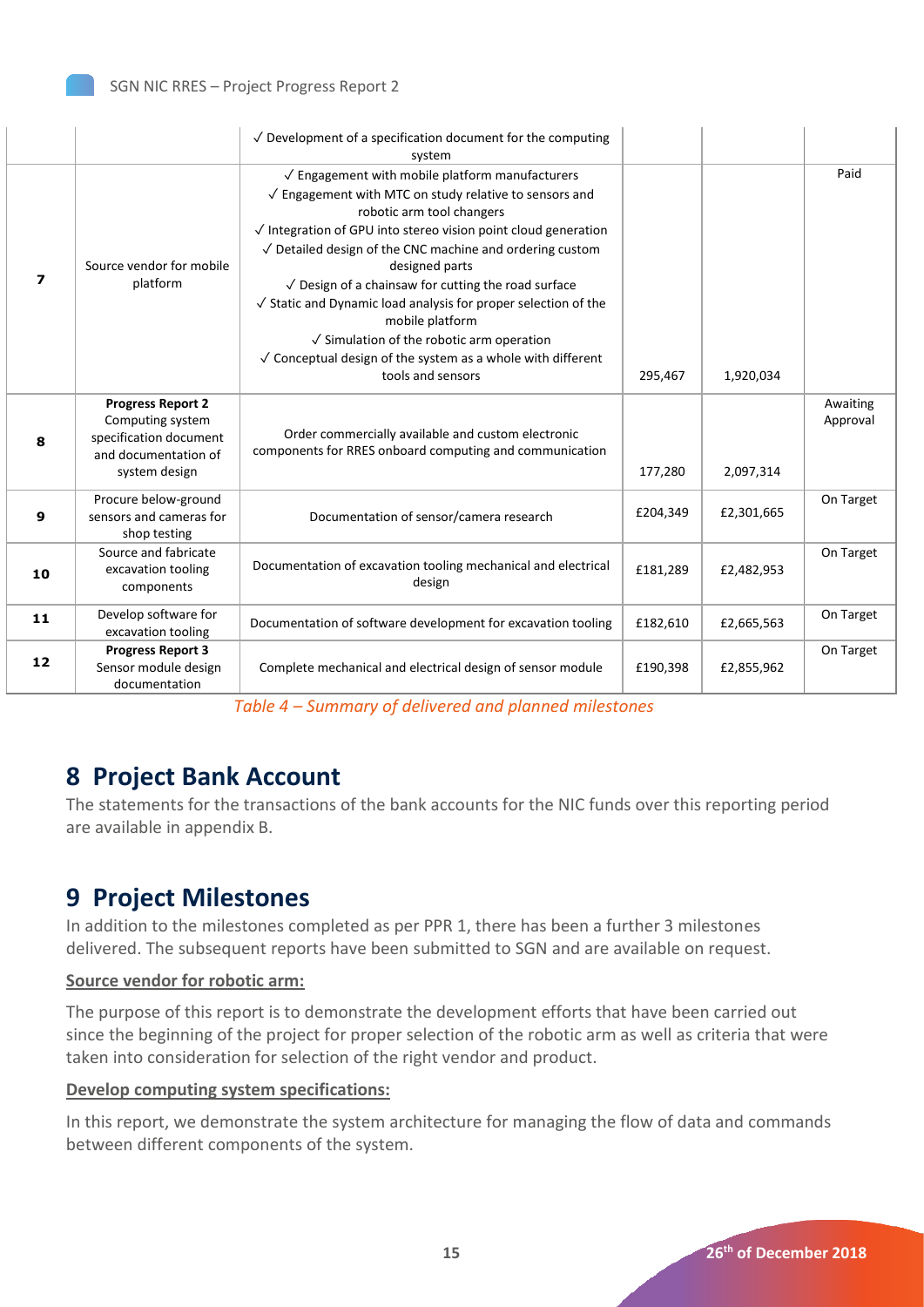#### **Source vendor for mobile platform:**

The purpose of this report is to demonstrate the development efforts that have been carried out to ensure proper selection of the mobile platform.

## <span id="page-15-0"></span>**10 Learning Outcomes**

The main outputs of this project are the technical and engineering knowledge gained whilst researching new methods to excavate the road surface. Therefore it is essential that learning opportunities generated by this project are successfully disseminated for GB GDN's, the wider gas community, national and international standard bodies, academia, local authorities and other key stakeholders. Learning will be disseminated so that the technology can be incorporated by all GB GDNs upon successful completion of the project.

At present a large proportion of the design work and specification can't be shared with external parties due to the IPR conditions concerning the design. Dissemination of this information prior to patent approval could jeopardise the commercial aspects of the system, and impact on the financial return to the GB gas consumer and SGN. This has been factored in to the Stakeholder engagement plan, with the majority of key events planned after the expected approval date of the patents. An update on the IPR conditions of the project can be found in section 12 of this report.

#### **Key Learning Outcomes**

**Research into mobile platforms and application of equipment and technology**

**Research into robotic arm market was evaluated with the requirements of RRES** 

**Development of the Data Acquisition system that will collect data from below ground and navigation sensors to collect, process and interpret data**

**Development of the control system that will orchestrate the different operations performed by robotic arm**

#### **Internal Dissemination**

**Publication of RRES website and update on company blog– so colleagues can access information**

**RRES email address – to provide a direct line of communication to the project team**

**Innovation piece in company team brief to inform the wider business**

#### **External Dissemination**

**LCNI Conference – SGN's Project Manager spoke on the outline and progress of the project. Also, SGN's stand had RRES as part of the backdrop where the project team could talk to interested parties from the Gas and Electric industry.**

**IGEM Annual Conference - ULC's Vice President of UK operations presented scope of project to the gas industry, under Environment and Low Carbon theme.** 

**RoboBusiness Conference – ULC's Project Manager presented RRES at the Robotics Industry event to share how RRES aims to tackle the conventional dangerous excavation method.**

*Table 5 –Summary of Key Learning Outcomes and Dissemination*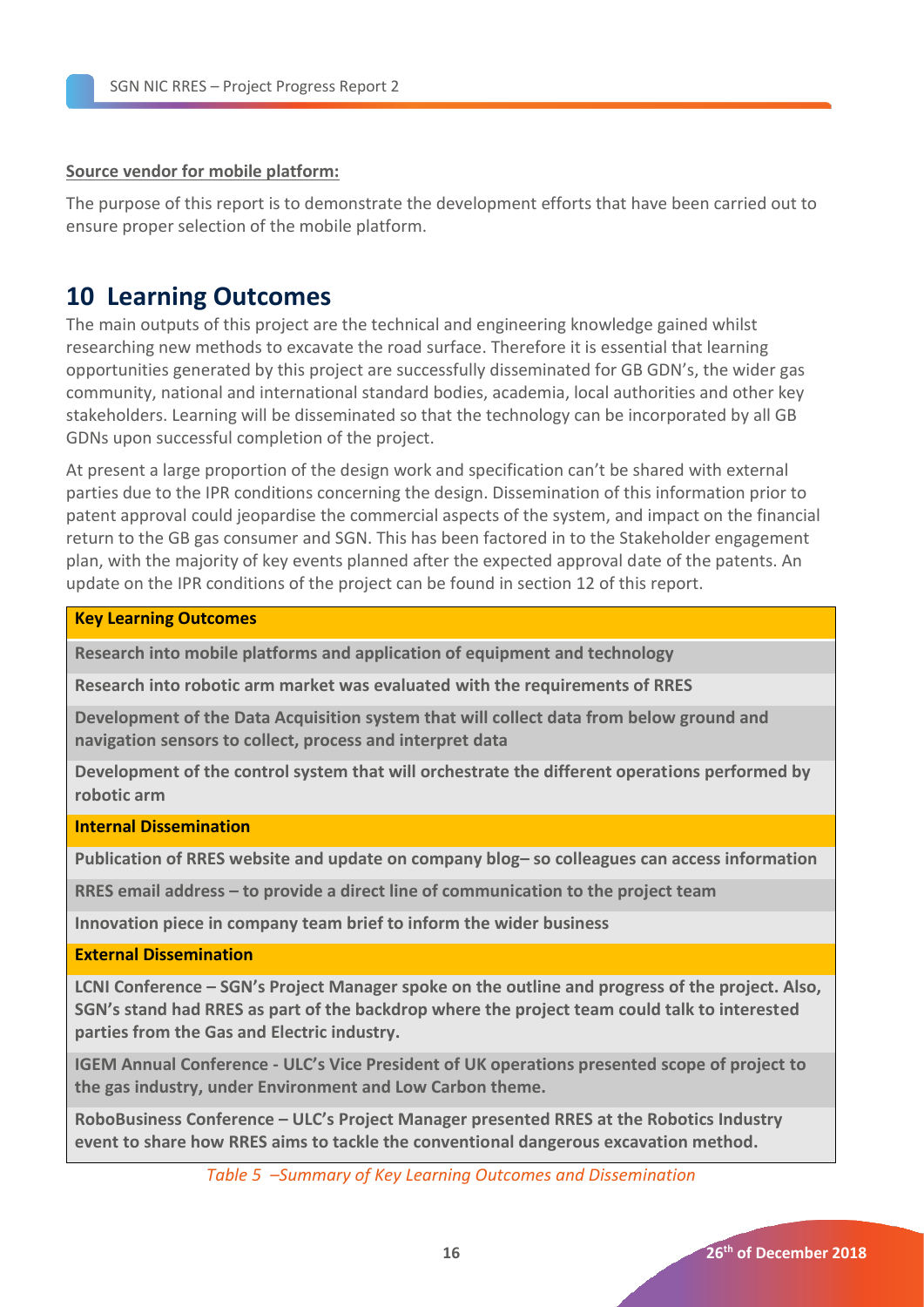### <span id="page-16-0"></span>**11 Dissemination**

Dissemination has progressed in both the US and UK. The project team attended the LCNI conference along with the rest of SGN's Innovation team. The event allowed the RRES team to showcase the project overview and an info-film to reach out to a wide range of stakeholders throughout the energy industry. Oliver Machan was an allocated speaker where he presented the project overview and updated of the current status of the project to the interested parties.



*Figure 8 –RRES Engagement at LCNI*

## <span id="page-16-1"></span>**12 IPR**

In accordance with the Gas Network Innovation Competition Governance Document, ULC Robotics will report on intellectual property rights (IPR) being pursued for the project. In this reporting period, ULC Robotics does not have any IPR to report on. Additional filings are anticipated next year when the final design of several key parts of the system is completed.

## <span id="page-16-2"></span>**13 Risk Management**

The live risk register that identifies risks and scores them appropriately is attached in appendix C. Notable updates to risk register are shown below:

#### **Limited Below Ground Detection Capability**

The sensor suite is unable to detect all buried objects due to varying object types and sizes, sensor capabilities, and depth of excavation additional process may need to be added to the operation of the RRES which could increase the time and cost of the operation.

In order to maximize below ground visibility prior to excavation a variety of sensors have been identified to be used for below ground sensing. Using a variety of technologies will decrease the dependencies on a single sensor; decreasing the likelihood of the risk.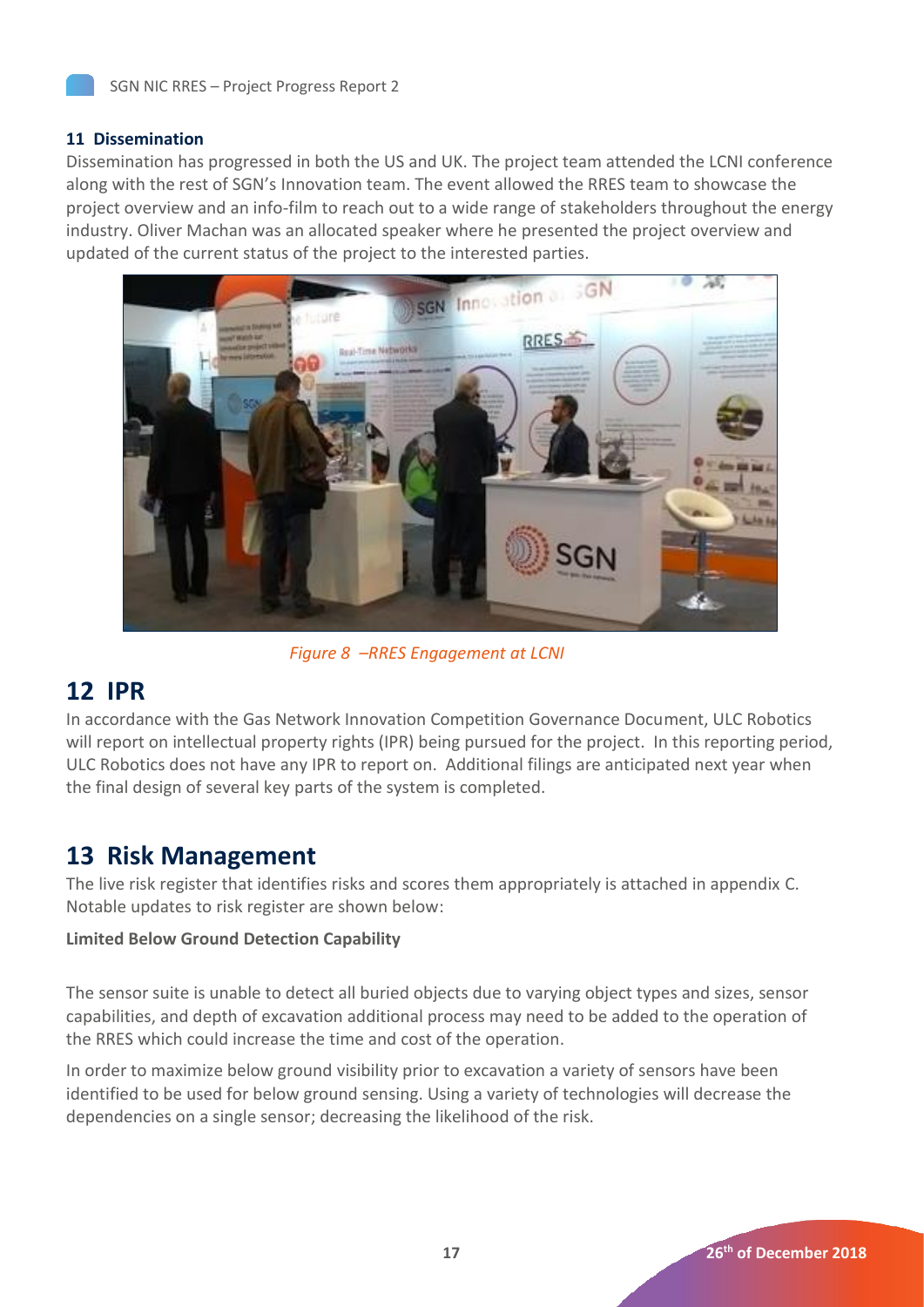

#### **Truck Size Exceeds Maximum Size Limit**

All of the necessary tools, sensors, mobile drive platform with arm, operator control station, support equipment and other accessories need to be transported to site in a vehicle which maintains a minimal site footprint and comply with UK highway vehicle regulations.

During the selection process of the robotic arm and mobile platform, the allowable truck size for deployment of the system to the size was taken into account. However since the entire system has not been designed and built this risk item has not been eliminated yet.

#### **A Commercially available Robotic Arm Cannot Meet project Specification**

ULC will identify and purchase a commercially available robotic arm to perform the excavation, pipe preparation, and installation of the UAF. If there isn't an arm that can complete all operations for the budgeted value there is a risk to the project budget and scope.

In order to select the right robot arm for the operation, the most load and torque demanding parts of the operation were identified and the robotic arm was selected to meet the project specifications. 3D simulation of robotic operation has been used to validate the capabilities of the arm for RRES project.

## <span id="page-17-0"></span>**14 Accuracy Assurance Statement**

The commercial and technical deliverables associated with this project are progressing on time and within budget. We confirm that we are following relevant SGN process and procedures in order to ensure that the information provided within this report are accurate and complete at the time of writing.

## <span id="page-17-1"></span>**15 Material Change Information**

No material change has occurred.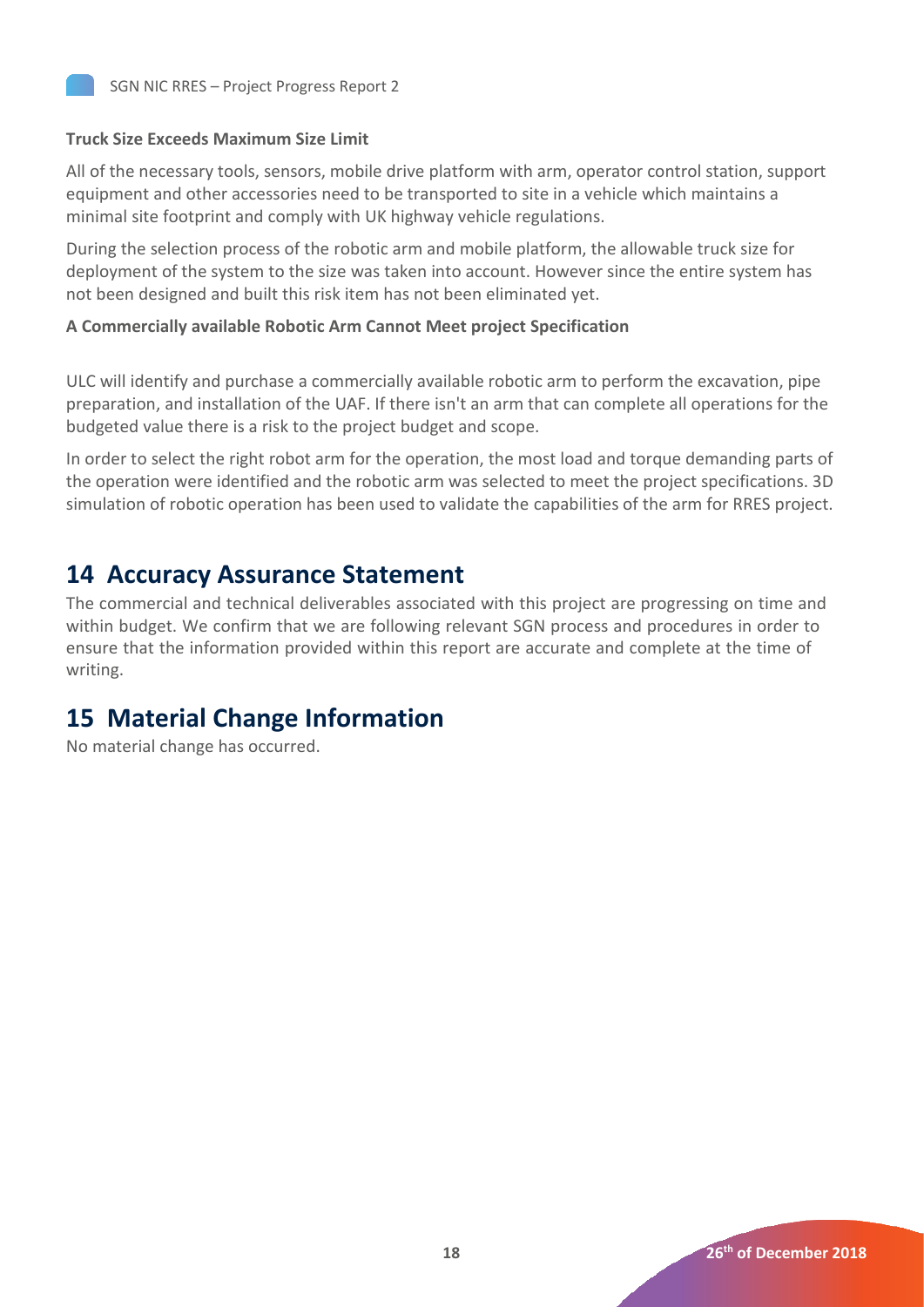## **Appendix A - Additional Reports**

<span id="page-18-0"></span>Below are the milestone reports that are available on request:

- Robotic arm Research and Evaluation Document
- Computer System Specification Document
- Mobile Platform Research and Evaluation Document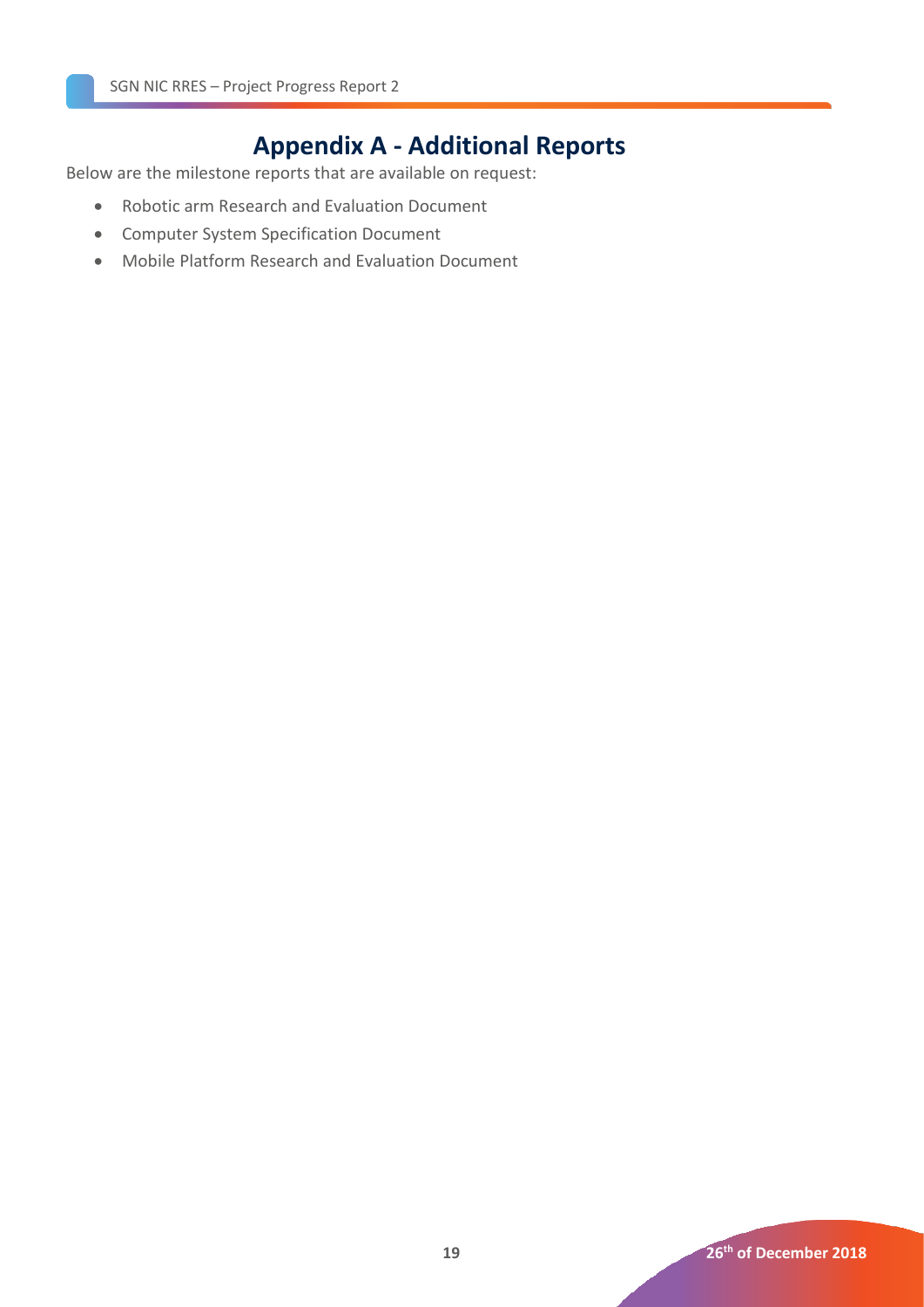## <span id="page-19-0"></span>**Appendix B - Bank Statements**

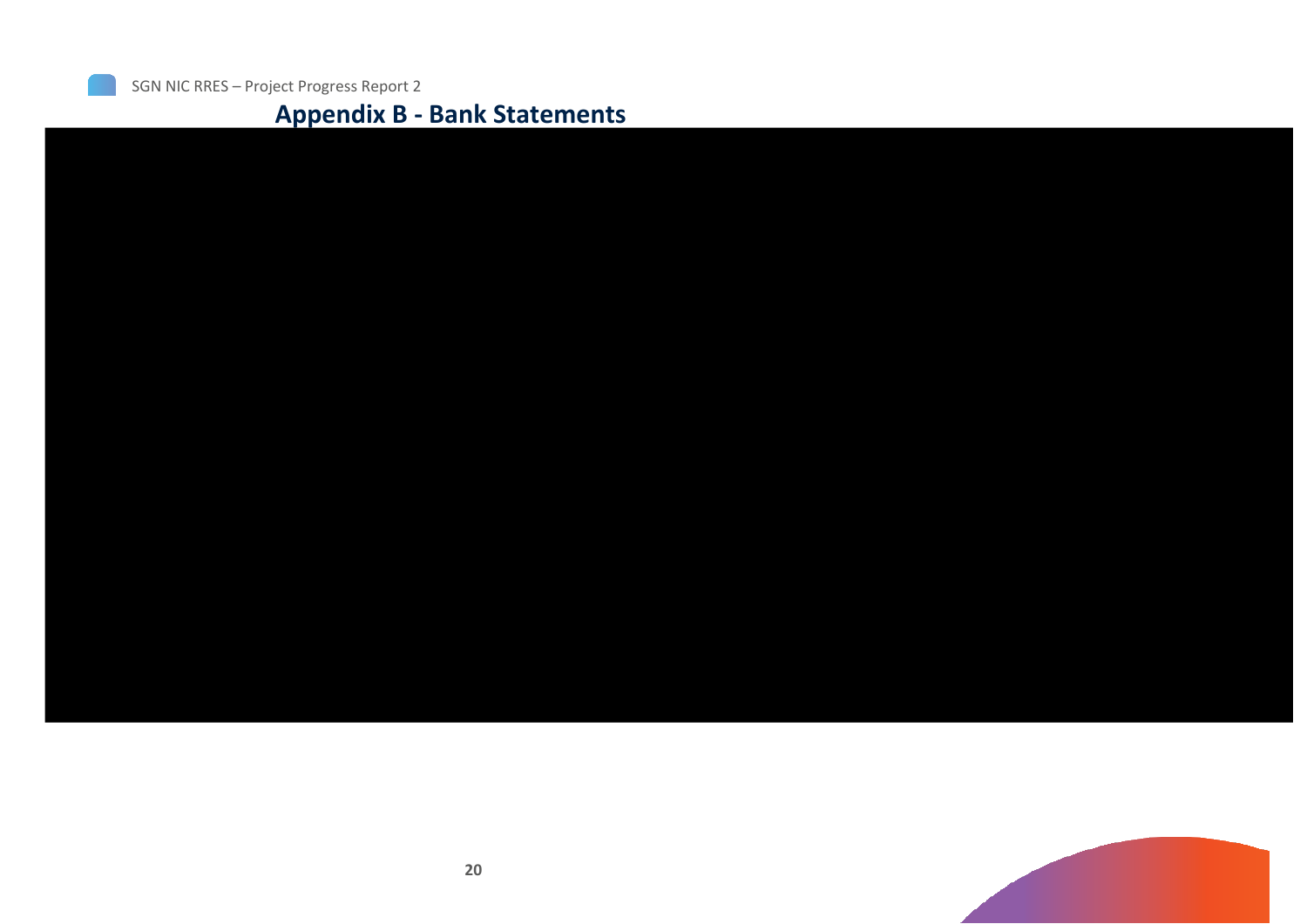



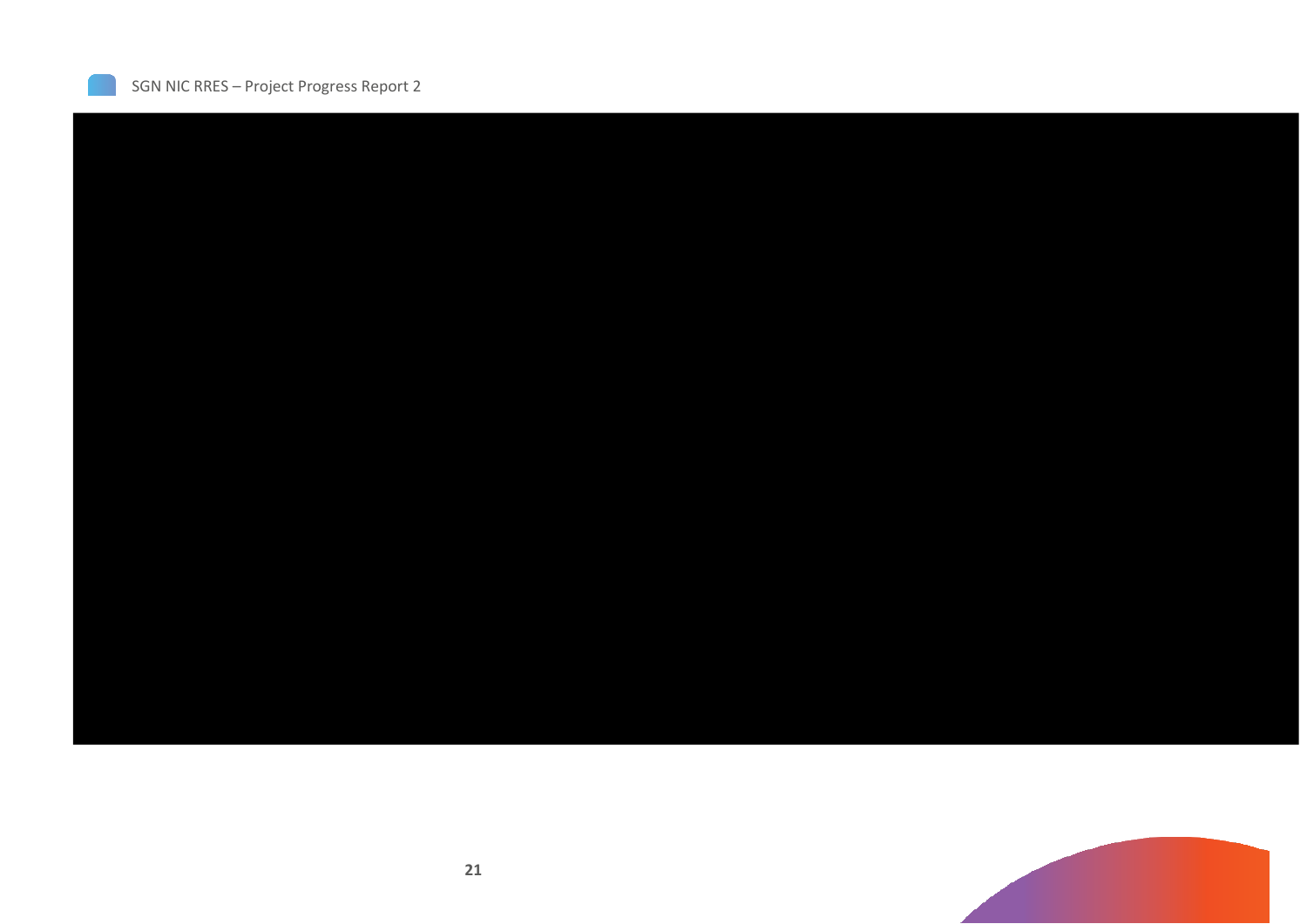

### **October to December**



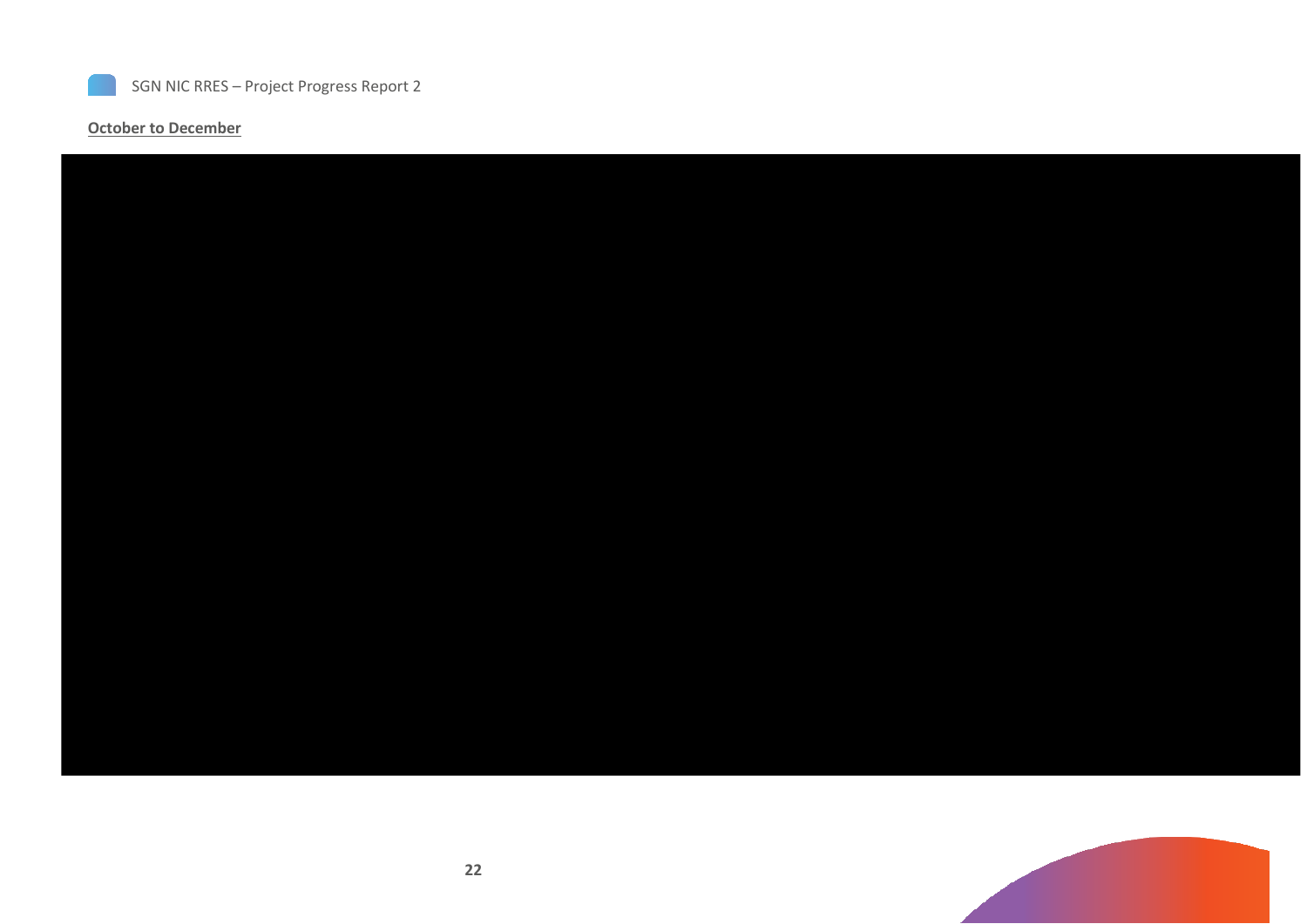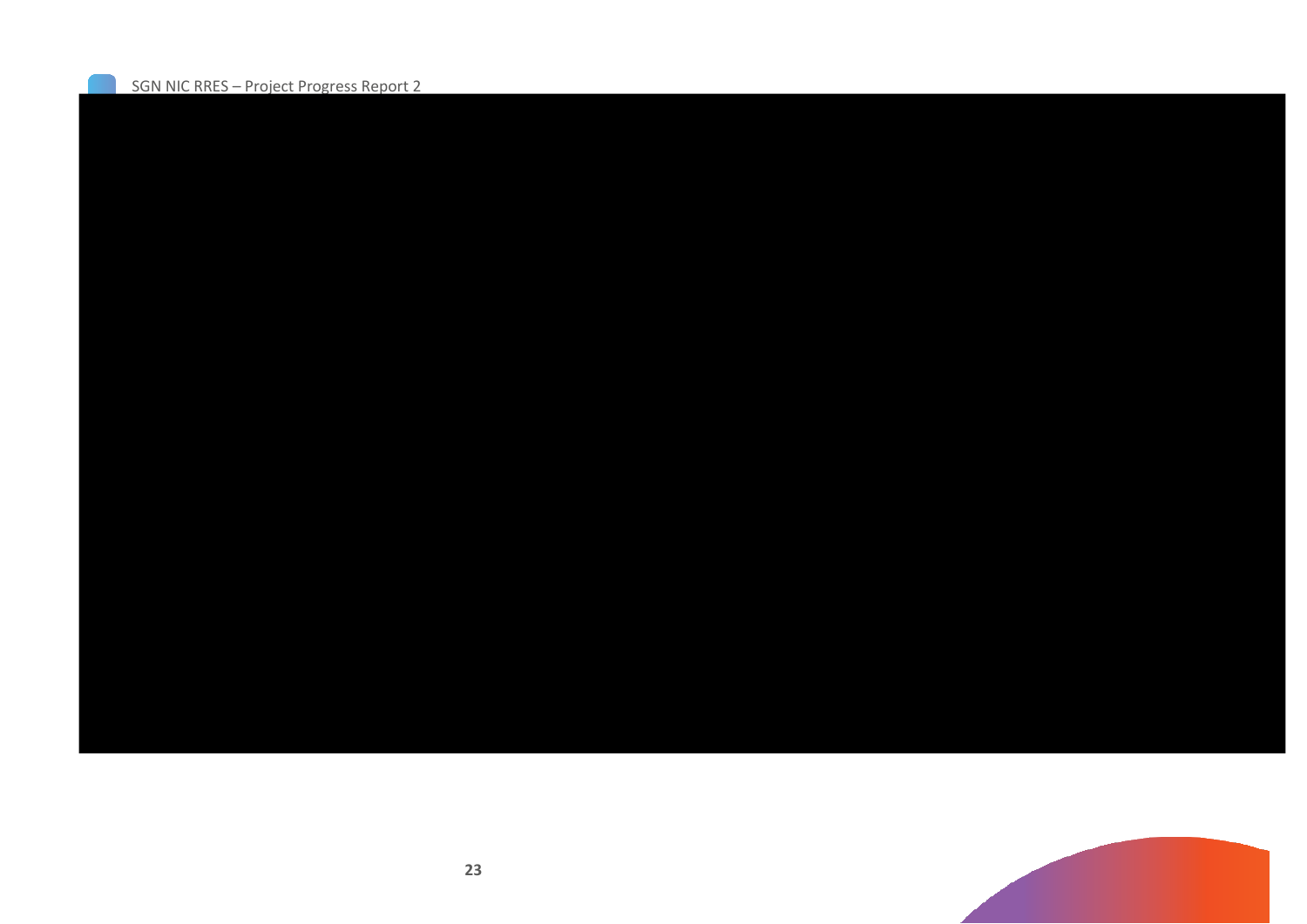## **Appendix C - Risk Register**

<span id="page-23-0"></span>

|                |                                                                                                                                                                                                                                                                                                                                                | <b>Inherent Risk</b>               |            |               |       |                                                                                                                                                                                                                                                                                                                                                                                                                         |                            | <b>Residual Risk</b>                                        |              |        |       |
|----------------|------------------------------------------------------------------------------------------------------------------------------------------------------------------------------------------------------------------------------------------------------------------------------------------------------------------------------------------------|------------------------------------|------------|---------------|-------|-------------------------------------------------------------------------------------------------------------------------------------------------------------------------------------------------------------------------------------------------------------------------------------------------------------------------------------------------------------------------------------------------------------------------|----------------------------|-------------------------------------------------------------|--------------|--------|-------|
| Ref No         | <b>Risk</b>                                                                                                                                                                                                                                                                                                                                    | <b>Business Risk</b>               | Likelihood | <b>Impact</b> | Score | <b>Controls &amp; Mitigation</b>                                                                                                                                                                                                                                                                                                                                                                                        | <b>Owner</b>               | <b>Anticipated Date for</b><br>DD/MM/YYYY)<br>Retiring Risk | Likelihood   | Impact | Score |
| 1              | <b>Project Team</b><br><b>Resource</b><br><b>Requirements</b><br>There is a risk that<br><b>ULC Robotics and</b><br>SGN will not be able<br>to hire personnel in<br>time for the project<br>start date. SGN have<br>decreased the risk of<br>resources by hiring a<br>designated officer to<br>the project.                                    | Time /<br>Financial                | 3          | 3             | 9     | A - Generate<br>requisitions and start<br>hiring as soon as bid is<br>approved.<br>B - A 6-month lag<br>between project award<br>announcement and<br>project start date to<br>allow time for the<br>required resource to<br>be found and<br>appointed before the<br>project starts.<br>C - ULC has an option<br>of moving resource<br>from other projects or<br>utilize additional<br>resource available at<br>the MTC. | ULC,<br>SGN                | 01/04/2018                                                  | $\mathbf{1}$ | 3      | з     |
| $\overline{2}$ | <b>Challenges with</b><br><b>Single Arm-to-</b><br><b>Toolhead Interface</b><br>IF a single robot<br>arm-to-toolhead<br>interface design<br>cannot<br>accommodate all<br>end effectors due to<br>variations in<br>toolhead size,<br>weight, power, and<br>technical<br>complexity, it may<br>result in increased<br>operational<br>complexity. | Time /<br>Financial /<br>Technical | 3          | 3             | 9     | A - Development of the<br>preliminary arm-to-<br>toolhead interface<br>specification has been<br>scheduled to<br>accommodate<br>estimated toolhead<br>specifications.<br>B - Design,<br>development, and<br>testing of tools to be<br>reviewed by robotic<br>arm expert for<br>feedback and<br>modification of the<br>design.                                                                                           | ULC,<br><b>TSP</b>         | 28/05/2019                                                  | $\mathbf{1}$ | 3      | з.    |
| 3              | <b>Limited Below</b><br><b>Ground Detection</b><br>Capability<br>The sensor suite is<br>unable to detect all<br>buried objects due<br>to varying object<br>types and sizes,<br>sensor capabilities,<br>and depth of<br>excavation<br>additional process                                                                                        | Technical                          | 3          | 5             | 15    | A - Soft touch<br>excavation tooling will<br>provide additional<br>safety redundancy to<br>support risk mitigation.<br>B-Initial research has<br>been carried out in<br>early concept phases of<br>the project to identify<br>the sensor types<br>available which meet<br>the current                                                                                                                                   | ULC,<br>SGN,<br><b>TSP</b> | 02/02/2021                                                  | $\mathbf{1}$ | 3      | З.    |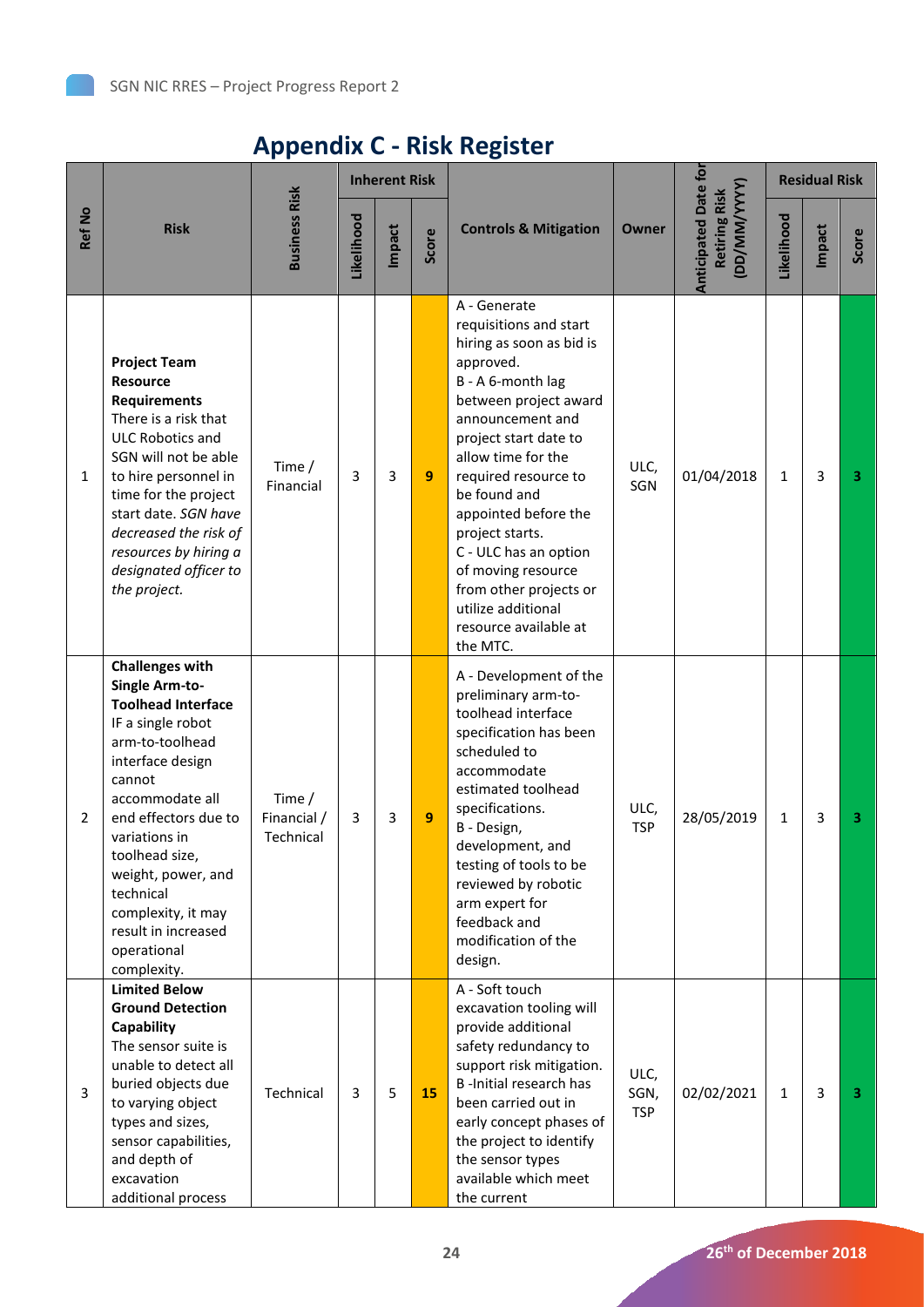|   | may need to be<br>added to the<br>operation of the<br>RRES which could<br>increase the time<br>and cost of the<br>operation.                                                                                                                                                                                                                                                       |                                    |                |   |    | requirements.<br>C - Build a test<br>environment that<br>simulates the<br>variations in the<br>relevant ground<br>conditions and buried<br>infrastructure.<br>D - Consult with sensor<br>vendor and develop<br>additional sensor data<br>processing techniques<br>to improve buried<br>object visualization.                                                                                                                                                                                                                                                                                                                                                                                             |                            |            |              |                |              |
|---|------------------------------------------------------------------------------------------------------------------------------------------------------------------------------------------------------------------------------------------------------------------------------------------------------------------------------------------------------------------------------------|------------------------------------|----------------|---|----|----------------------------------------------------------------------------------------------------------------------------------------------------------------------------------------------------------------------------------------------------------------------------------------------------------------------------------------------------------------------------------------------------------------------------------------------------------------------------------------------------------------------------------------------------------------------------------------------------------------------------------------------------------------------------------------------------------|----------------------------|------------|--------------|----------------|--------------|
| 4 | <b>Truck Size Exceeds</b><br><b>Maximum Size Limit</b><br>All of the necessary<br>tools, sensors,<br>mobile drive<br>platform with arm,<br>operator control<br>station, support<br>equipment and<br>other accessories<br>need to be<br>transported to site<br>in a vehicle which<br>maintains a minimal<br>site footprint and<br>comply with UK<br>highway vehicle<br>regulations. | Time /<br>Financial /<br>Technical | $\overline{2}$ | 5 | 10 | A - Create 3D model of<br>truck with sensors,<br>tools and mobile<br>platform. Develop<br>layout and operator<br>control workstation<br>volume mark out.<br>Determine estimate of<br>size requirements.<br>B - Design<br>modifications to truck<br>to increase storage<br>volume and develop<br>alternate mounting<br>concepts.<br>C - Evaluate low<br>utilization tools,<br>sensors and support<br>equipment and<br>consider transporting<br>them to site only on-<br>demand.<br>D - Review vehicle<br>specification<br>requirements for the<br>target areas of<br>operation and the<br>potential to separate<br>out support equipment<br>into multiple small<br>vehicles instead of one<br>larger one. | ULC,<br>SGN,<br><b>TSP</b> | 16/03/2021 | $\mathbf{1}$ | 4              | 4            |
| 5 | <b>Field Trial Location</b><br><b>Challenges</b><br>Suitable field trial<br>locations for initial<br>controlled testing,<br>urban and rural sites<br>cannot be found.                                                                                                                                                                                                              | Time                               | $\overline{2}$ | 2 | 4. | A - SGN to carry out a<br>review of criteria and<br>identify multiple site<br>locations which could<br>be used for the trial.<br>C - SGN and ULC to<br>survey potential sites<br>to determine suitability<br>well in advance of the<br>trials                                                                                                                                                                                                                                                                                                                                                                                                                                                            | ULC,<br>SGN,               | 02/08/2021 | $\mathbf{1}$ | $\overline{2}$ | $\mathbf{2}$ |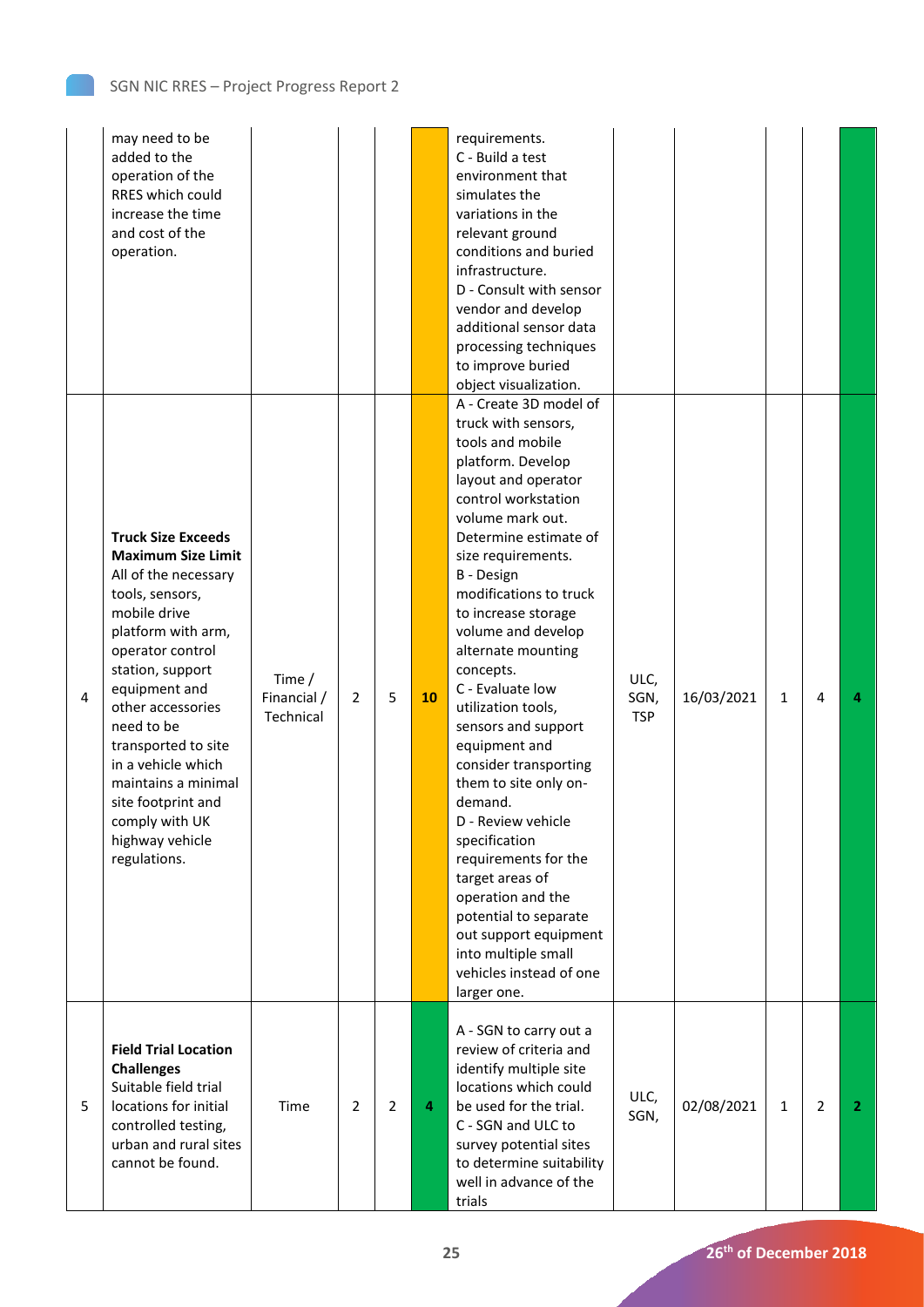|                |                                                                                                                                                                                                                                                                                                                                                                                                                               |                     |   |                |    | B - Engagement<br>sessions with local<br>authorities will be<br>carried out in advance<br>of the trial to ensure<br>relevant stakeholders<br>are supportive of the<br>project and trial<br>requirements.                                                                                                                                                                                                                                             |                            |            |                |   |    |
|----------------|-------------------------------------------------------------------------------------------------------------------------------------------------------------------------------------------------------------------------------------------------------------------------------------------------------------------------------------------------------------------------------------------------------------------------------|---------------------|---|----------------|----|------------------------------------------------------------------------------------------------------------------------------------------------------------------------------------------------------------------------------------------------------------------------------------------------------------------------------------------------------------------------------------------------------------------------------------------------------|----------------------------|------------|----------------|---|----|
| 6              | <b>A Commercially</b><br>available Robotic<br><b>Arm Cannot Meet</b><br>project<br>Specification<br>ULC will identify and<br>purchase a<br>commercially<br>available robotic<br>arm to perform the<br>excavation, pipe<br>preparation, and<br>installation of the<br>UAF. If there isn't an<br>arm that can<br>complete all<br>operations for the<br>budgeted value<br>there is a risk to the<br>project budget and<br>scope. | Time /<br>Financial | 3 | 4              | 12 | A - Develop the<br>operational strategy,<br>tool specifications and<br>end effector<br>specification early<br>when developing robot<br>arm requirements.<br>B - Consider options for<br>increasing the<br>capabilities by using<br>other strategies such<br>as multiple arms, end-<br>effectors with<br>increased degrees-of-<br>freedom, robot arm<br>support mechanisms to<br>withstand larger loads<br>etc.                                       | <b>ULC</b>                 | 12/05/2020 | 2              | 4 | 8  |
| $\overline{7}$ | <b>Suitability of UAF</b><br>for live gas<br>installation<br>If the UAF design<br>and installation<br>procedure doesn't<br>meet the required<br>industry standards<br>or performance<br>criteria there is a<br>risk its use on live<br>gas infrastructure<br>will not be<br>approved.                                                                                                                                         | Technical           | 3 | $\overline{4}$ | 12 | A - The relevant design<br>and performance<br>specification and<br>designs will be<br>identified and<br>influence the UAF<br>design.<br>B - A test criteria will<br>be agreed and<br>extensive shop testing<br>will be performed<br>using field pipe of<br>various conditions.<br>C - An independent<br>review of the fitting<br>will be carried out and<br>the process for the<br>application of relevant<br>industry approvals will<br>have begun. | ULC,<br>SGN,<br><b>TSP</b> | 27/10/2020 | $\overline{2}$ | 3 | 6. |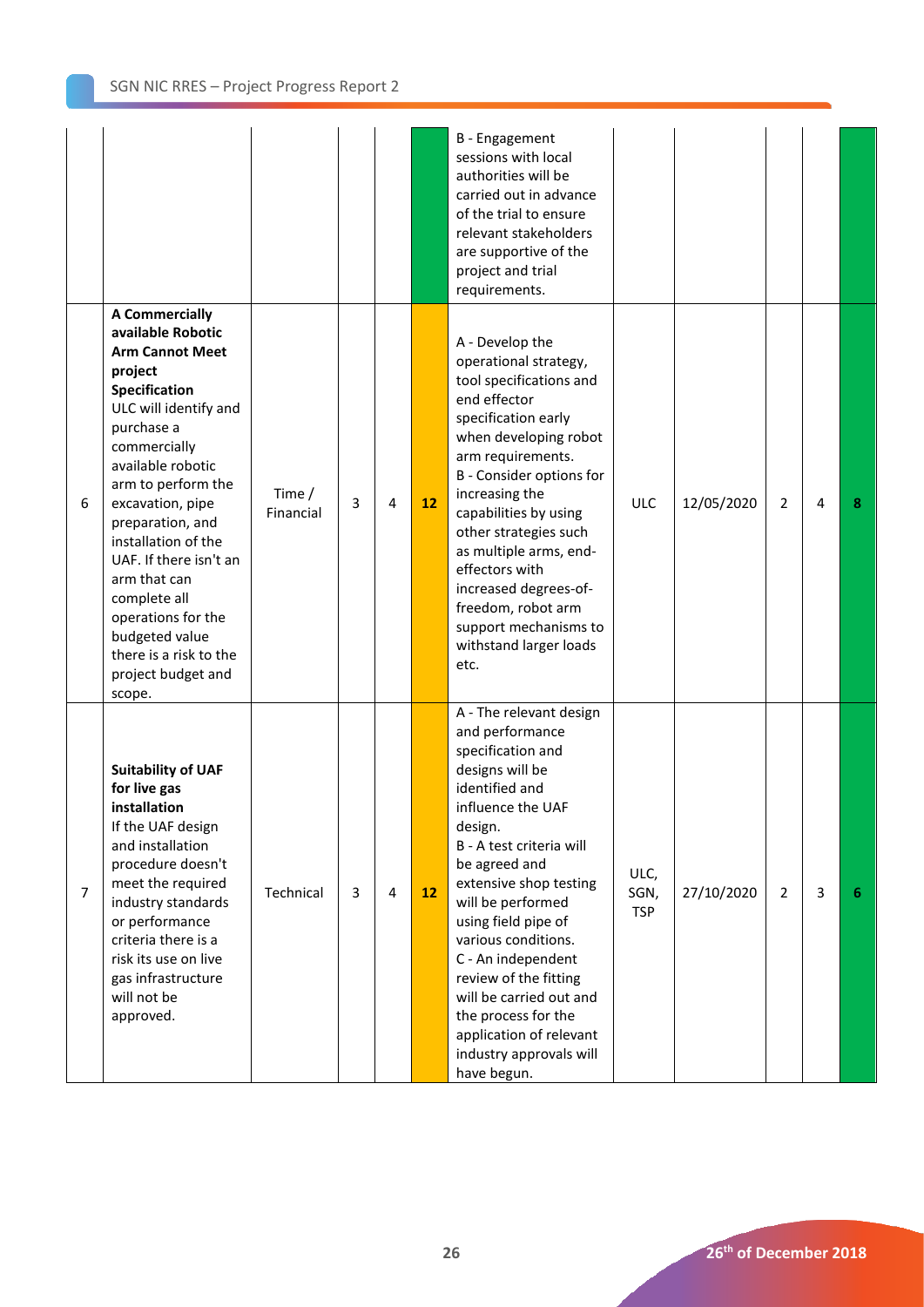| 8  | Use of the RRES<br>does not meet<br><b>SGN's Safety</b><br>Management<br><b>Framework</b><br><b>Requirements</b><br>(SMF)<br>If SGN does not<br>provide approval for<br>the RRES to operate<br>in a field test due to<br>inability to meet<br>SMF requirements,<br>the RRES design or<br>operation may have<br>to be modified,<br>resulting in<br>increased cost and<br>time.                                                                                                                                            | Financial/<br>Technical | 3              | 3              | 9  | A - The SGN Project<br>Steering Group will<br>contain leads from the<br>Engineering Policy,<br>Safety Health &<br>Environment and<br>operations to influence<br>the development<br>process and ensure the<br>design meets all safety<br>requirements.<br>B - Engage with SGN<br>Policy and Safety leads<br>and consult with<br>industry bodies<br>including Ofgem and<br>HSE to ensure all<br>requirements are met.<br>C - SGN will appoint an<br>independent Technical<br>Service Provider with a<br>detailed understanding<br>of industry<br>requirements to review<br>the development<br>process. | ULC,<br>SGN,<br><b>TSP</b> | 27/04/2021 | $\mathbf{1}$ | 3              | 3  |
|----|--------------------------------------------------------------------------------------------------------------------------------------------------------------------------------------------------------------------------------------------------------------------------------------------------------------------------------------------------------------------------------------------------------------------------------------------------------------------------------------------------------------------------|-------------------------|----------------|----------------|----|------------------------------------------------------------------------------------------------------------------------------------------------------------------------------------------------------------------------------------------------------------------------------------------------------------------------------------------------------------------------------------------------------------------------------------------------------------------------------------------------------------------------------------------------------------------------------------------------------|----------------------------|------------|--------------|----------------|----|
| 9  | <b>RRES Usage is</b><br><b>Limited Due to</b><br>Component<br><b>Compatibility with</b><br><b>Hazard Area</b><br><b>Requirements</b><br>Once the system has<br>been conceptually<br>designed a review<br>will be carried out to<br>assess its suitability<br>for key components<br>use in all of the<br>target<br>environments. If the<br>specification does<br>not meet the<br>requirements of the<br>review or control<br>measures are<br>required it could<br>cause a delay to the<br>project and<br>additional cost. | Financial/<br>Technical | 3              | 5              | 15 | A - Incorporate a safety<br>review process into the<br>design of each<br>component. Develop a<br>checklist for<br>collaborative design<br>reviews with the<br>project team.<br>B - Incorporate a safety<br>risk management<br>program that<br>identifies, assesses and<br>mitigates safety risks.<br>C - An independent<br>review will be carried<br>out by the technical<br>Service Provider at key<br>stages of the project to<br>identify risk as they<br>become apparent.                                                                                                                        | ULC,<br>SGN,<br><b>TSP</b> | 11/05/2021 | $\mathbf{1}$ | 5              | 5. |
| 10 | <b>Scope Creep</b><br>If agreed system<br>requirements or the<br>agreed project<br>scope changes late<br>in the project the<br>cost and time                                                                                                                                                                                                                                                                                                                                                                             | Financial/<br>Technical | $\overline{2}$ | $\overline{3}$ | 6  | A - ULC and SGN<br>collaborate and finalize<br>the specifications.<br>B - SGN will create a<br><b>Project Steering Group</b><br>with leads from key<br>areas of the business.                                                                                                                                                                                                                                                                                                                                                                                                                        | ULC,<br>SGN,<br><b>TSP</b> | 30/10/2018 | $\mathbf{1}$ | $\overline{3}$ | З. |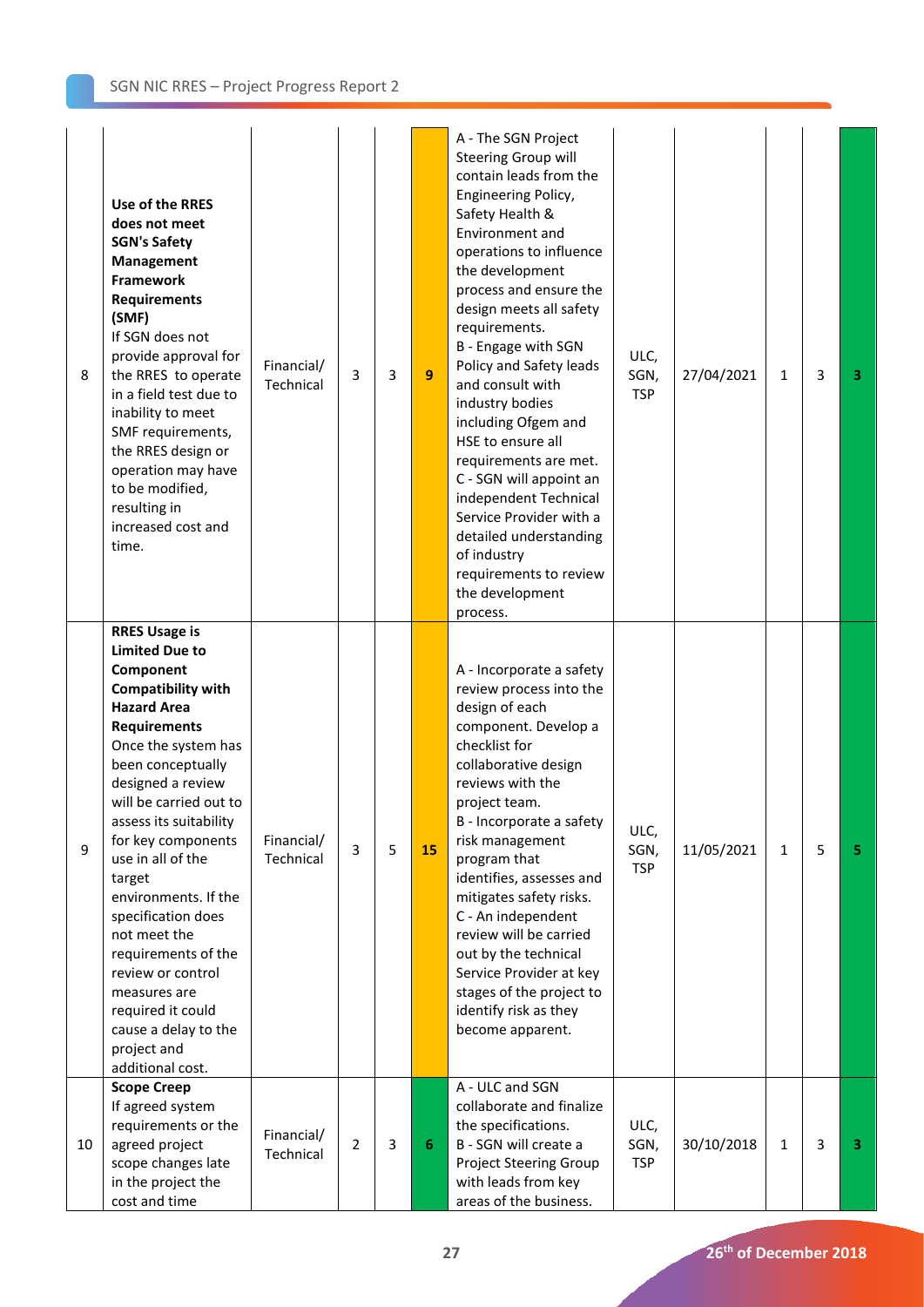|    | needed to complete<br>the project could<br>increase.                                                                                                                                                                                                                               |                     |                |   |    | The key component<br>specification will be<br>agreed with all<br>members before being<br>finalized to ensure all<br>requirements have<br>been met to mitigate<br>the risk of any changes<br>to the specification<br>being requested later<br>in the development<br>process.       |                            |            |                |   |   |
|----|------------------------------------------------------------------------------------------------------------------------------------------------------------------------------------------------------------------------------------------------------------------------------------|---------------------|----------------|---|----|-----------------------------------------------------------------------------------------------------------------------------------------------------------------------------------------------------------------------------------------------------------------------------------|----------------------------|------------|----------------|---|---|
| 11 | Communication<br>between Project<br>Team<br>Communication<br>channels between<br>the project team<br>who are spread<br>across the UK and<br>USA at different<br>time zones cannot<br>be maintained.                                                                                | Time /<br>Financial | $\overline{2}$ | 4 | 8  | A - Face-to-face<br>meetings for key stage<br>gate deliverables<br>B - Use of virtual<br>meeting center and<br>secure file share<br>C - Regular interface<br>meetings with the<br>project team                                                                                    | ULC,<br>SGN,<br><b>TSP</b> | 27/10/2020 | $\mathbf{1}$   | 4 | 4 |
| 12 | <b>Vendor Supply</b><br>Sub-contractor<br>manufacturers and<br>supplier delays<br>could affect the<br>overall schedule.                                                                                                                                                            | Time /<br>Financial | 3              | 4 | 12 | A - Review project plan<br>if required for sourcing<br>sub-contracted<br>vendors<br>B - Engage a number of<br>different suppliers to<br>ensure continuity of<br>supply where possible.                                                                                            | ULC                        | 15/04/2021 | $\overline{2}$ | 4 | 8 |
| 13 | <b>Stakeholder</b><br>Opposition<br>A negative customer<br>and wider industries<br>perception of the<br>project could cause<br>issues with<br>obtaining the<br>necessary approvals<br>for access to trial<br>sites and impact<br>wider industry<br>acceptance of the<br>technique. | Reputation          | 1              | 4 | 4  | A - Implement and<br>maintain a stakeholder<br>management plan.<br>B - Input from the SGN<br>Regulation and<br>Corporate<br>Communications<br>Officer to ensure high<br>level of engagement<br>with customers as early<br>as possible.<br>C - Presentations at<br>industry events | SGN,<br>ULC                | 02/03/2021 | $\mathbf{1}$   | 4 | 4 |
| 14 | Logistical<br><b>Challenges</b><br>There is a risk that<br>customs and<br>shipping difficulties<br>could delay<br>deployment of the<br>system to the UK<br>from the US.                                                                                                            | Time /<br>Financial | 2              | 3 | 6  | A - Additional shipping<br>time has been<br>including in the project<br>schedule for shipping<br>and customs.<br><b>B</b> - Controlled testing<br>facilitates will be<br>identified to allow final<br>preparations works to<br>take place in the<br>geographical area of          | ULC                        | 15/04/2021 | 1              | 3 | з |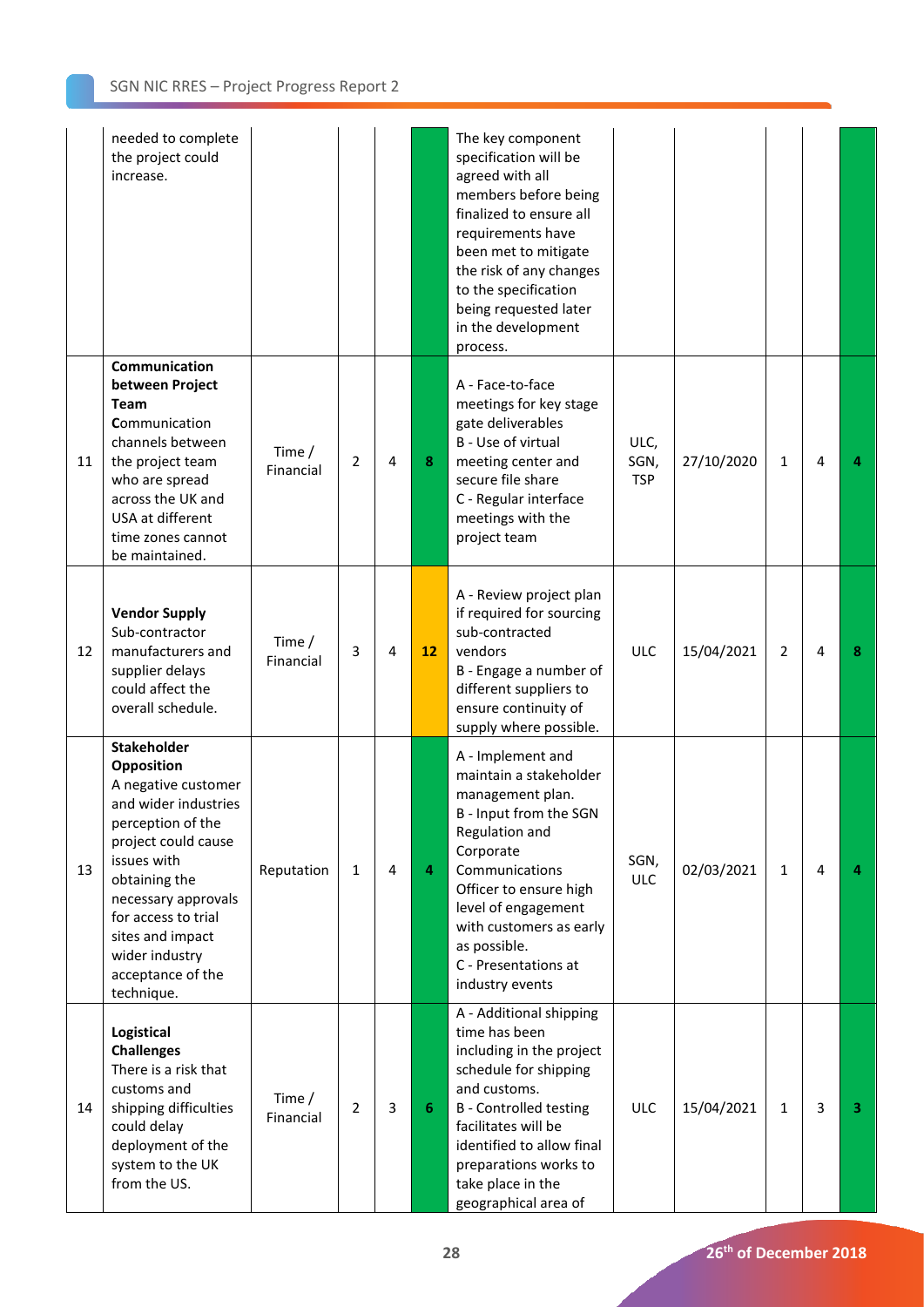|    |                                                                                                                                                                                                                                               |           |              |                |   | SGN's network,<br>allowing the system to<br>be shipped ahead of<br>the live field trial with<br>limited impact on the<br>test schedule.                                                                                                                                                                                                                                                                                                                                                                                                                                                                                                                                |                    |            |              |   |    |
|----|-----------------------------------------------------------------------------------------------------------------------------------------------------------------------------------------------------------------------------------------------|-----------|--------------|----------------|---|------------------------------------------------------------------------------------------------------------------------------------------------------------------------------------------------------------------------------------------------------------------------------------------------------------------------------------------------------------------------------------------------------------------------------------------------------------------------------------------------------------------------------------------------------------------------------------------------------------------------------------------------------------------------|--------------------|------------|--------------|---|----|
| 15 | <b>Poor RRES Market</b><br>Uptake<br>If the RRES market<br>uptake is poor, the<br>full value of the<br>RRES as described in<br>the cost-benefit<br>analysis may not be<br>realized.                                                           | Financial | $\mathbf{1}$ | $\overline{4}$ | 4 | A - Distribute<br>customer and<br>stakeholder<br>questionnaires to<br>ensure that customer<br>needs are being<br>addressed<br>B-Design of soft-<br>touch excavation<br>tooling and below<br>ground sensing<br>systems will be<br>evaluated for use<br>without the use of<br>robotics so as to<br>enable operation and<br>commercialization<br>without the use of a<br>robotic arm<br>$C - Disseminate$<br>Interface Control<br>Drawing (ICD) for<br>open-source tooling to<br>enable maximum<br>market size potential<br>through alternative<br>application<br>development<br>D-Continue to seek<br>out project partners in<br>the utilities and<br>industrial sectors | SGN,<br>ULC        | <b>TBD</b> | $\mathbf{1}$ | 3 | 3  |
| 16 | <b>Low RRES</b><br><b>Utilization</b><br>If the RRES<br>utilization is low, the<br>cost per excavation<br>will continue to<br>increase and the full<br>value of the RRES<br>outlined in the cost-<br>benefit analysis may<br>not be realized. | Financial | 2            | 4              | 8 | A - Design control<br>algorithms for mobile<br>platform and toolpath<br>generation such that<br>the size and shape of<br>excavations that can be<br>performed is<br>maximized<br>B-Disseminate<br>Interface Control<br>Drawing (ICD) for<br>open-source tooling so<br>as to maximize the<br>number repair and<br>inspection operations<br>which can be<br>performed on<br>excavated<br>infrastructure                                                                                                                                                                                                                                                                  | SGN,<br><b>ULC</b> | TBD        | $\mathbf{1}$ | 3 | з. |